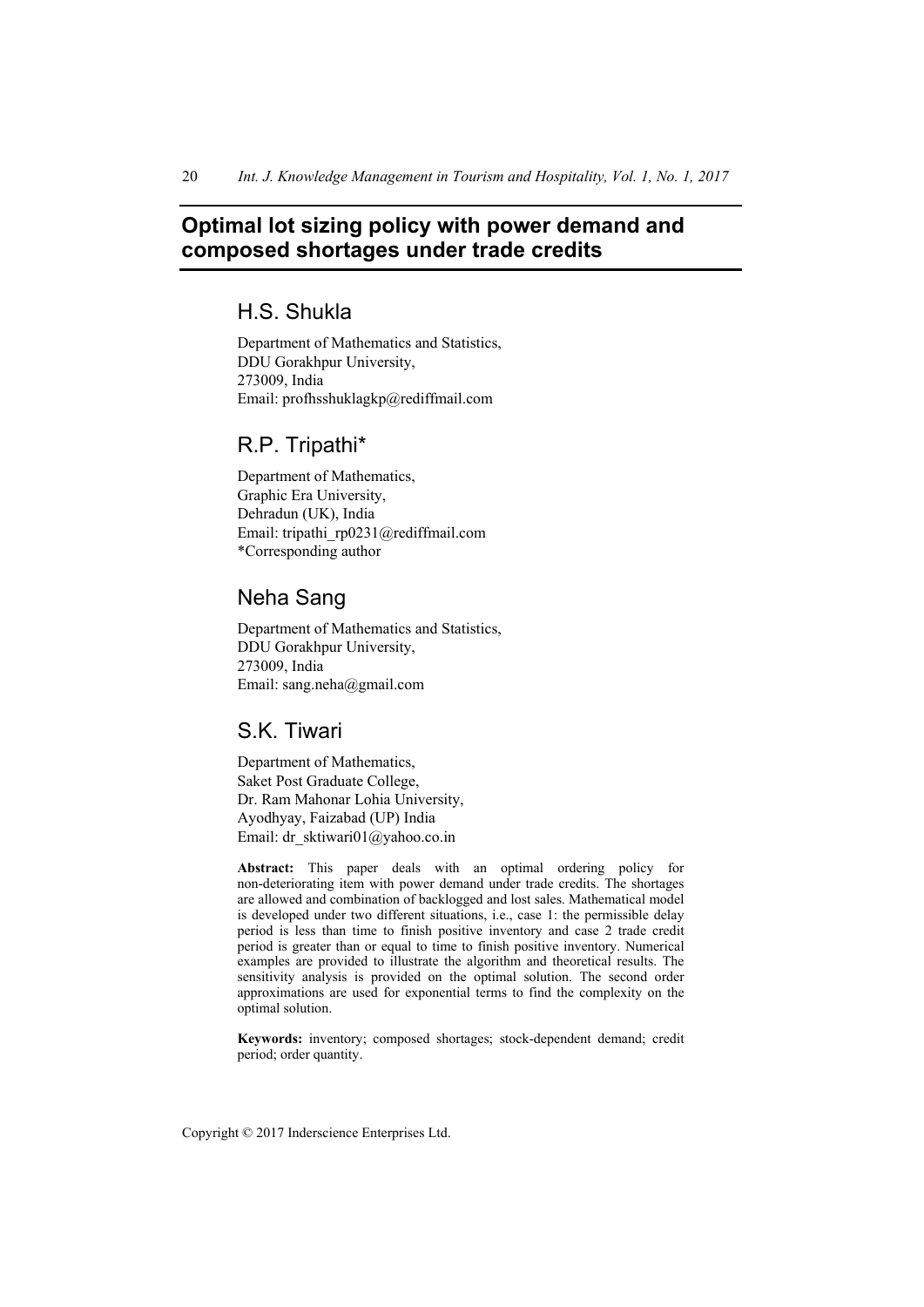**Reference** to this paper should be made as follows: Shukla, H.S., Tripathi, R.P., Sang, N. and Tiwari, S.K. (2017) 'Optimal lot sizing policy with power demand and composed shortages under trade credits', *Int. J. Knowledge Management in Tourism and Hospitality*, Vol. 1, No. 1, pp.20–39.

**Biographical notes:** H.S. Shukla is a Professor of Department of Mathematics and Statistics at DDU, Gorakhpur University, India. He obtained his PhD in and Master's in Mathematics from the DDU Gorakhpur University (UP) India. His research interests include operations research and Finsler geometry. He presented his research at several national and international conferences. He also organised six conferences. He has written ten books for BSc and MSc students. His articles appeared in Inderscience, *Tamkang Journal of Mathematics* and many other reputed journals. He is a reviewer of *International Journal of Modern Mathematical Science*, Springer, and many other reputed journals.

R.P. Tripathi is a Professor and the Head of Department of Mathematics at Graphic Era University, Dehradun India. He obtained his PhD and Master's in Mathematics from the DDU Gorakhpur University (UP), India. His research interests include operations research, modelling and simulation and Finsler geometry. He presented his research at several national and international conferences. His articles appeared in the *Journal of Springer*, Inderscience, *Tamkang Journal of Mathematics*, *IJOR*, Taylor and Francis, Springer and many other reputed journals. He has also published several books for engineering students. He has been teaching courses at Graphic Era University, Dehradun Uttarakhand (India).

Neha Sang obtained her MPhil in Mathematics from the Banasthali University Rajasthan, India. She is pursuing her PhD degree from the DDU, Gorakhpur University, Uttar Pradesh, India. She presented his research at several national and international conferences.

S.K. Tiwari is a Faculty in Mathematics at the Saket Post Graduate College, Ayodhyay, and Faizabad (UP) India. He obtained his PhD and Master's in Mathematics from the DDU Gorakhpur University (UP), India. His research interests include operations research and Finsler geometry. He presented his research at several national and international conferences. His articles appeared in reputed journals.

#### **1 Introduction and literature review**

In modern days, an industry has to fulfil so any other objectives along with the basic objective of profit maximisation. Maximisation of sales, revenue growth of the industry, long run survival and others are some objectives for which a firm has to deal with cost is one factor which is directly related to production. Cost analysis helps in achieving optimal high quality production at low cost. The main goal of an industry is to achieve maximum profit. Price is the most important factor affecting the demand for a product. Demand for a product increases when items price falls. Yang (2014) established an EOQ model under stock-dependent demand and stock-dependent holding cost with relaxed terminal condition under shortages. Ghiami and Williams (2015) considered a single manufacturer multi-buyer model for a deteriorating product with finite production rate. Jiangtao et al. (2014) proposed a multi-product EOQ model for perishable item for stock-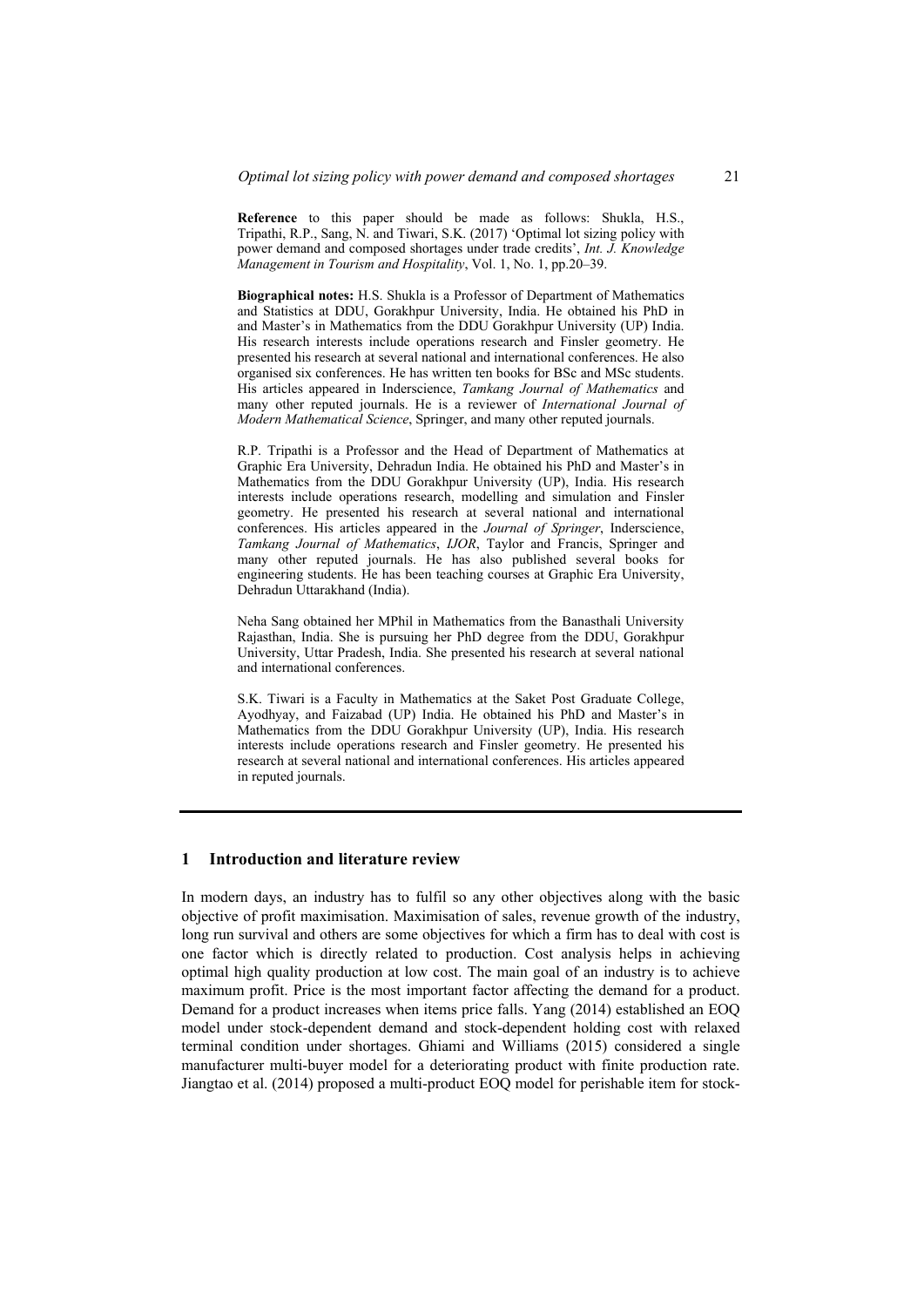dependent demand and two level trade credits. Sarkar et al. (2014) proposed an EMQ model for the selling price and the time dependent demand pattern in an imperfect production process. Wu et al. (2014) proposed an EOQ model for a seller by incorporating the facts:

- 1 deteriorating items not only deteriorate continuously but also have their maximum life time
- 2 credit period increases not only demand but also default risk. Qin et al. (2014) established an inventory model for quality dependent demand.

At present scenario, it is often seen that a buyer permits some grace period before settling the account. This process is beneficial for both vendor and buyer. The trade credit produces two benefits to the producer:

- 1 it motivates customers who want a discount
- 2 it may be applied as an alternative to a discount price.

Inventory models with trade credit were first developed by Goyal (1985). Teng et al. (2012) developed an EOQ model under trade credit financing with increasing demand. Khanra et al. (2011) established an inventory model for a deteriorating item having time induced demand when credit period is allowed. Sarkar (2012) presented a model in which demand rate and deterioration both are time varying. Abad (1996) extended the model of Goyal (1985) with joint price and lot size deterioration with incremental quantity discount offered by the supplier. Saiedy and Moghadam (2011) studied on inventory problem where the shortages were combination of backlogged and lost sales and the permissible delay in payments dependents on the order quantity. Aggarwal and Jaggi (1995) extended Goyal's (1985) model for exponential deterioration rate under the condition of permissible delay in payments. Hwang and Shinn (1997) developed an EOQ model under permissible delay in payment with discount for perishable products. Shah (1993) established probabilistic inventory model for deteriorating items under the conditions of permissible delay in payments. Jamal et al. (2000) considered an EOQ model where the retailer can pay the wholesaler either at the end of the credit period or later, including interest charges on the unpaid balances for the overdue periods. Chung and Huang (2003) extended Goyal's (1985) model to consider the case that the units are replenished at a finite rate under permissible delay in payments and developed solution procedure to determine the retailer optimal ordering policy. Chang et al. (2003) developed an EOQ model for deteriorating items under supplier credits linked to order quantity. Chang (2004) proposed an inventory model under a situation in which the supplier provides the purchaser a permissible delay of payments if the purchaser orders a large quantity. There are several interesting papers related to permissible delay in payments such as Liao et al. (2000), Khouja and Mehrez (1996), Huang and Hsu (2008), Ouyang et al. (2006), Huang (2003), Chang and Teng (2004), Ouyang and Chang (2013), Chang et al. (2010), Li et al. (2014), Lou and Wang (2013) and Teng et al. (2013).

All the above researchers established their EOQ or EPQ models under trade credit financing by assuming that the demand rate is either constant or variable. However, in real life situations, for certain types of goods, the consumption rate in influenced by the inventory level. It is observed that a large pile of commodities on shelf in a supermarket will cause the customer to purchase more than generate higher demand. This occurs because of its popularity, visibility or variety or quality. Thus, building up inventory has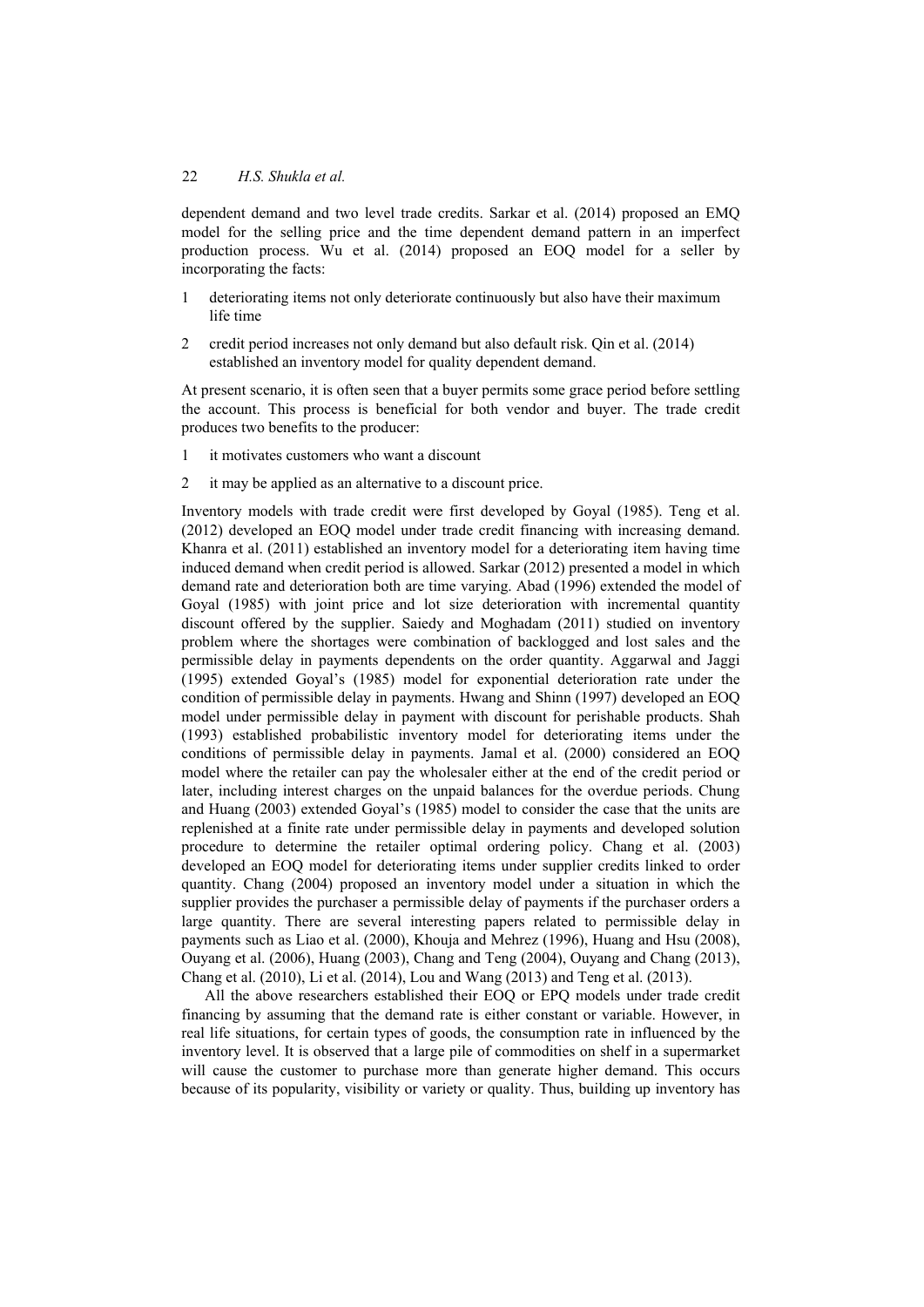a positive impact on the sales as well as profit. Yang et al. (2010) developed "inventory lot size model for deteriorating items with stock-dependent demand rate". Teng et al. (2011) established inventory model for stock-dependent demand under progressive payment scheme. Alfares (2007) established the inventory policy for an item with a stock-level dependent demand rate and a storage time dependent holding cost. Goh (1992) considered the inventory model in which the demand rate is inventory induced and the holding cost is time varying. Goyal and Chang (2009) provided an inventory model to determine the retailer's optimal order quantity and the number of transfers per order from the warehouse to the display area. Hou (2006) proposed an inventory model for deteriorating items with stock-dependent consumption rate and shortages under inflation and time discounting over a finite planning horizon. Teng et al. (2005) formulated EOQ model for deteriorating items and non-zero ending inventories. Other related analysis on inventory system with stock-dependent consumption rate have been performed by Soni and Shah (2008), Tripathi (2015, 2017), Tripathi and Singh (2015), Shah et al. (2013) and Wang et al. (2014).

The remaining of the paper is framed as follows: The notations and assumptions are used Section 2 followed by mathematical formulations. Optimal solution and some useful theoretical results are carried out in Section 4. Algorithm is discussed in Section 5. Numerical examples are provided in Section 6 to illustrate the theory and the procedure followed by managerial implication for the variation of parameters in Section 7. Finally, we draw a conclusion in the last section.

#### **2 Notations and assumptions**

#### *2.1 Notations*

- *I*<sub>1</sub>(*t*) inventory level at time '*t*',  $0 \le t \le T_1$
- *I*<sub>2</sub>(*t*) inventory level at time '*t*',  $T_1 \le t \le T$
- *m* period of permissible delay in settling account  $(0 \le m \le T)$
- *Q* order quantity in completely backlogged
- *B* the maximum of shortages
- *b* backlogged shortage cost per unit
- *s* lost sale shortage cost per unit
- *h* holding cost per unit
- *p* purchase cost per unit
- *A* ordering cost per order

$$
D \equiv D\{I(t)\} \equiv \begin{cases} \alpha \{I(t)\}^{\beta}, & 0 < t < T \\ \alpha, & T_1 < t < T \end{cases}
$$

the demand rate, where  $\alpha$  and  $\beta$  represent the

scale parameter and shape parameter respectively,  $\alpha > 0$ ,  $0 \le \beta \le 1$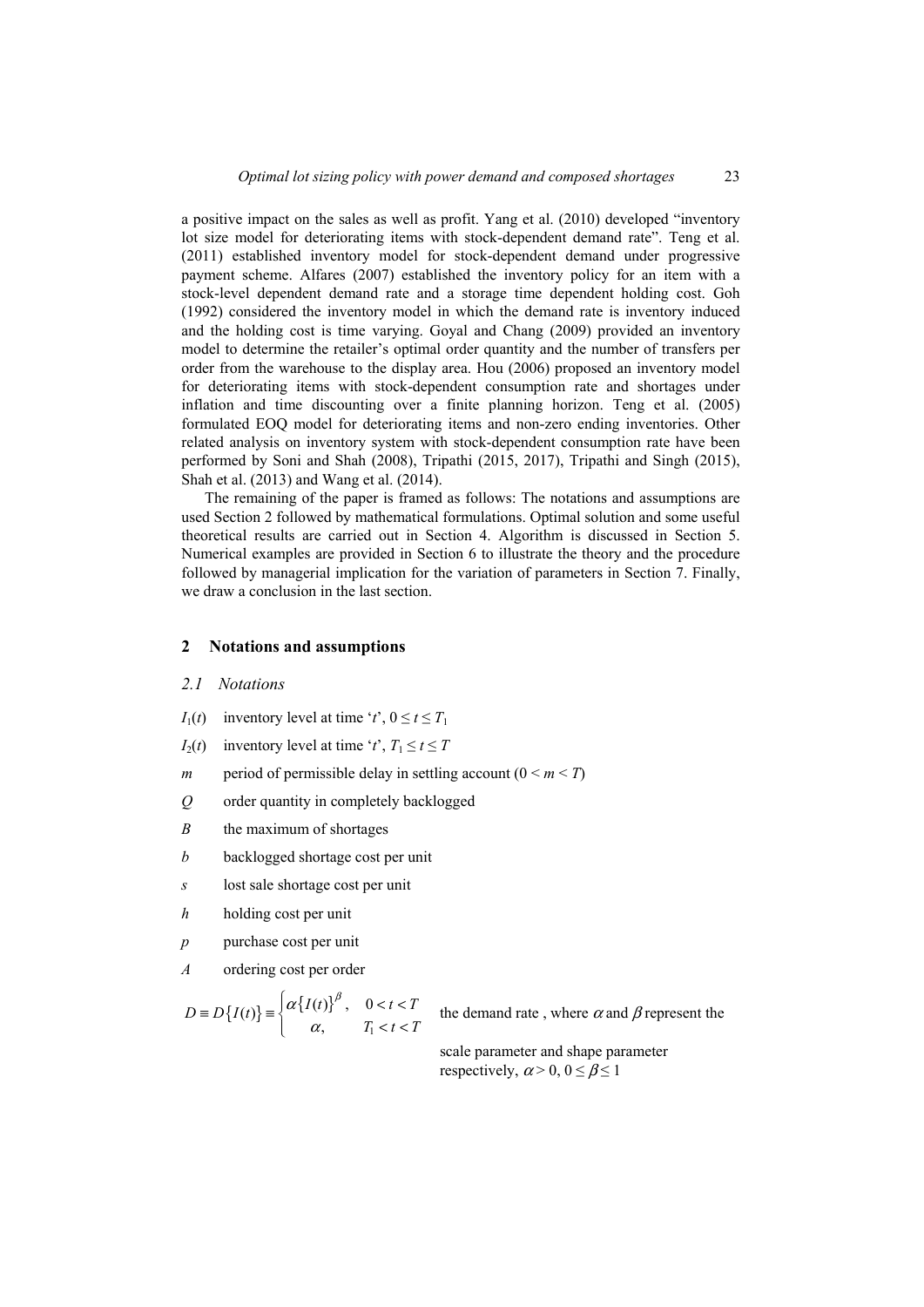- 24 *H.S. Shukla et al.*
- *Ie* interest rate/\$/unit
- $I_r$  delays payment penalty rate  $I_r > I_e$
- *γ* the fraction of backlogged  $0 ≤ γ ≤ 1$

 $k = {\alpha(1-\beta)}^{\frac{1}{\sqrt{(1-\beta)}}}$  a constant

- $T_1$  time to finish positive inventory
- *T* length of the cycle time

 $Z(T_1, T)$  total cost per cycle time

$$
Z(T_1, T) = \begin{cases} Z_1(T_1, T), & \text{for } T_1 \ge m \\ Z_2(T_1, T), & \text{for } T_1 < m \end{cases}
$$

### *2.2 Assumptions*

- 1 The demand rate is stock-level dependent.
- 2 Shortages are allowed including backlogged and lost sale.
- 3 Planning horizon is infinite.
- 4 The inventory system involves only one item.
- 5 The lead time is negligible.
- 6 Ordered item is received fully.

### **3 Mathematical formulation**

The inventory system can be considered according to the above assumptions as follows:

At time  $t = 0$ , the retailer orders and receives *Q* units of a single item from the producer. The level of inventory decreases during  $[0, T_1]$  due to power demand only. During time  $T_1$  to  $T$  shortages are allowed. The inventory equations are:

$$
\frac{dI_1(t)}{dt} = -\alpha \left\{ I_1(t) \right\}^\beta \tag{1}
$$

$$
\frac{dI_2(t)}{dt} = -\alpha\tag{2}
$$

Under the condition  $I(0) = Q$  and  $I(T) = -S$ .

The solution of the above differential equations are given by

$$
I_1(t) = k (T_1 - t)^{\frac{1}{\sqrt{1-\beta}}}, \tag{3}
$$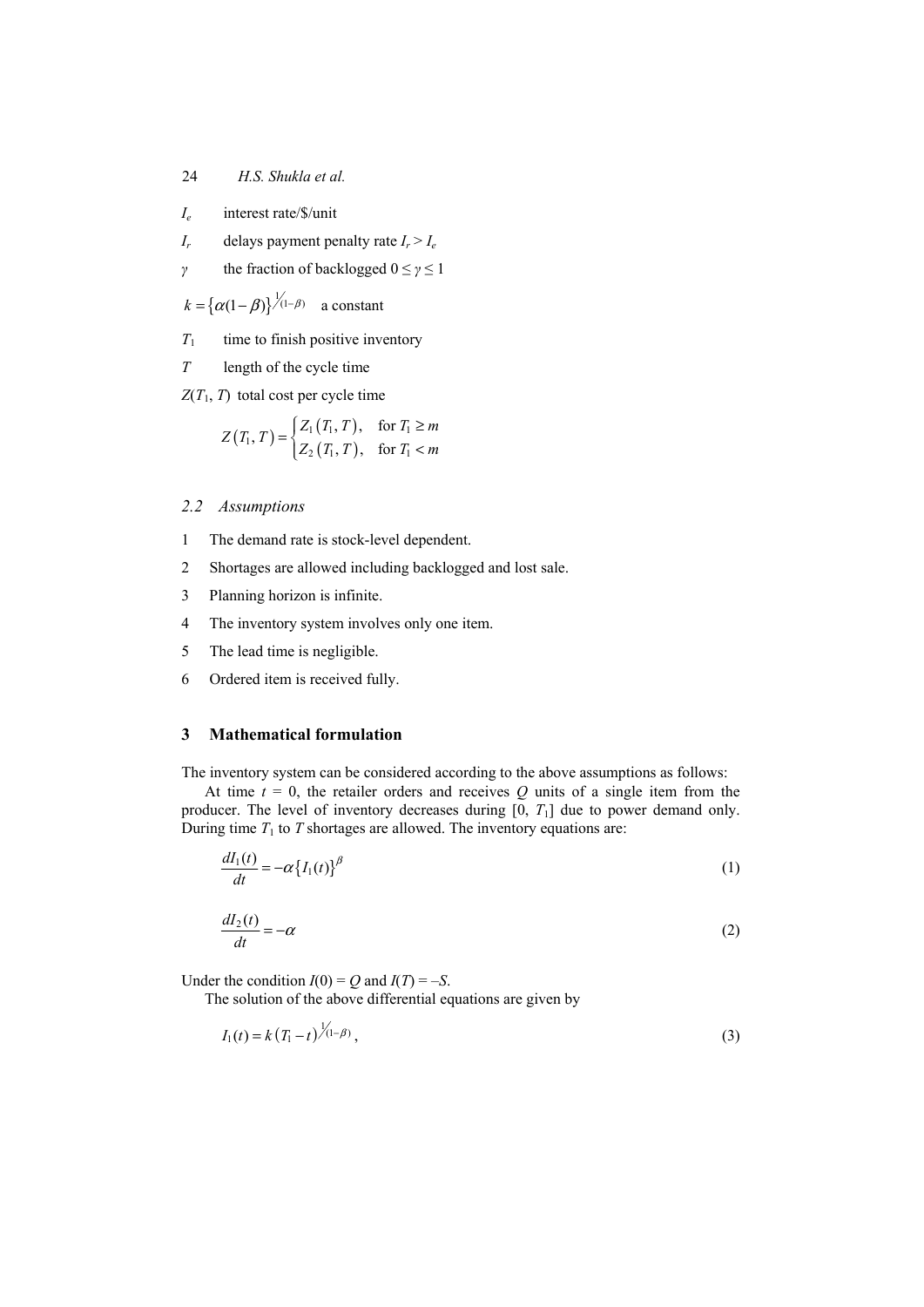and

$$
I_2(t) = \alpha (T_1 - t), \tag{4}
$$

order quantity  $Q - B = kT_1^{1/(1 - \beta)}$  and  $B = \alpha (T - T_1)$ .

$$
Q = kT_1^{1/(1-\beta)} + \alpha (T - T_1) \tag{5}
$$

Figures 1 to 5 can be explained as follows.

In Figure 1, bold vertical line shows completely backlogged, i.e.,  $\gamma = 1$ , it means that shortage is compensable. In Figure 2, dotted vertical line indicates that completely lost sales i.e.,  $\gamma = 0$ , it means that shortage is not compensable. Figures 3 and 4 show cases 1 and 2, respectively. In Figure 5, partial shortage is compensable.

Based on the above assumption the planning horizon is infinite, we have presented and studied the model over a reorder during [0, *T*]. Two cases may arise that are shown in Figures 3 and 4, respectively. In Figure3, inventory level is completed after the time of permissible delay (i.e.,  $m < T_1$ ) to met for delay penalty. In Figure 4, customers does not pay any charges.

The components of total average cost per unit time of the system are as follows:

1 The ordering cost per unit

$$
time = \frac{A}{T}
$$
\n(6)

2 The inventory holding cost per unit time

$$
HC = \frac{h}{T} \int_{0}^{T_1} I_1(t)dt = \frac{hk(1-\beta)T_1^{(2-\beta)}/(1-\beta)}{(2-\beta)T}
$$
\n(7)

3 The shortage cost per unit time (for backlogged mode) is

$$
SC_1 = \frac{b}{T} \int_{T_1}^{T} I_2(t) dt = \frac{\alpha b (T - T)^2}{2T}
$$
\n(8)

4 The shortage cost per unit time (for lost sale mode) is

$$
SC_2 = \frac{\alpha s (T - T_1)}{T}
$$
\n(9)

*Case 1*  $M \leq T_1$ 

Since  $m \leq T_1$ , the interest earned is given by:

1 The earned interest is obtained at two models separately that both are similar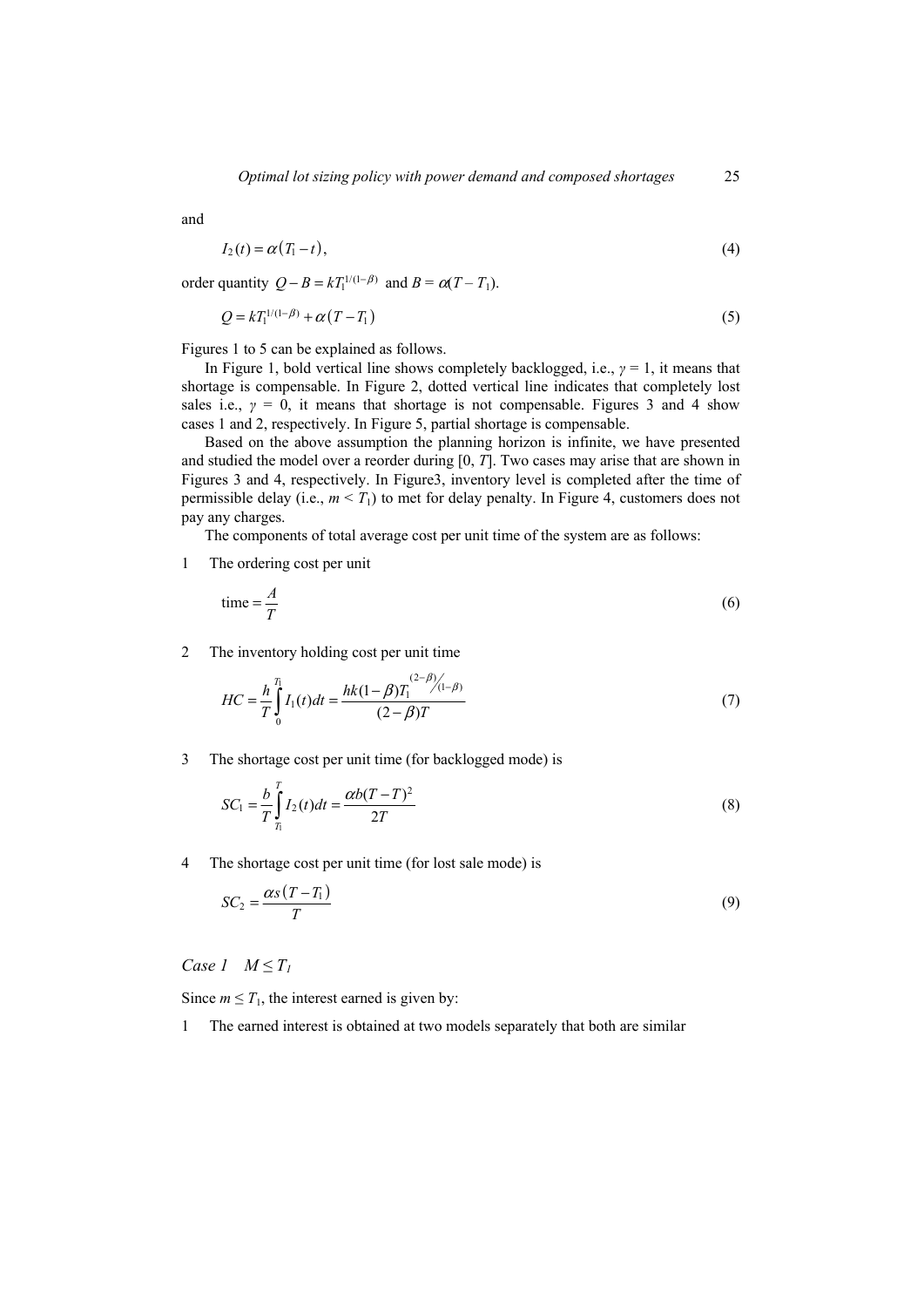$$
IE_1 = \frac{pI_e}{T} \int_0^{T_1} I_1(t)dt = \frac{k pI_e (1 - \beta)}{T(2 - \beta)} T_1^{(2 - \beta)}/_{(1 - \beta)}.
$$
\n(10)

2 The delayed payment charged (penalty) is obtained at two modes separately where both are similar

$$
IP = \frac{pI_r}{T} \int_{m}^{T_1} I_1(t)dt = \frac{k pI_r (1 - \beta)}{T(2 - \beta)} (T_1 - m)^{(2 - \beta)/(1 - \beta)}
$$
(11)

Therefore, the total average cost/unit time is

$$
Z_{1}(T_{1}, T) = [OC + HC + SC_{1} + SC_{2} + IE_{1} - IP]
$$
  
\n
$$
Z_{1}(T_{1}, T) = \frac{1}{T} \left[ A + \frac{k(1-\beta)}{(2-\beta)} (h + pI_{e}) T_{1}^{(2-\beta)/(1-\beta)} + \frac{\alpha \gamma b (T - T_{1})^{2}}{2} + \alpha (1-\gamma)s (T - T_{1}) - \frac{k p I_{r} (1-\beta)}{(2-\beta)} (T_{1} - m)^{(2-\beta)/(1-\beta)} \right]
$$
\n(12)







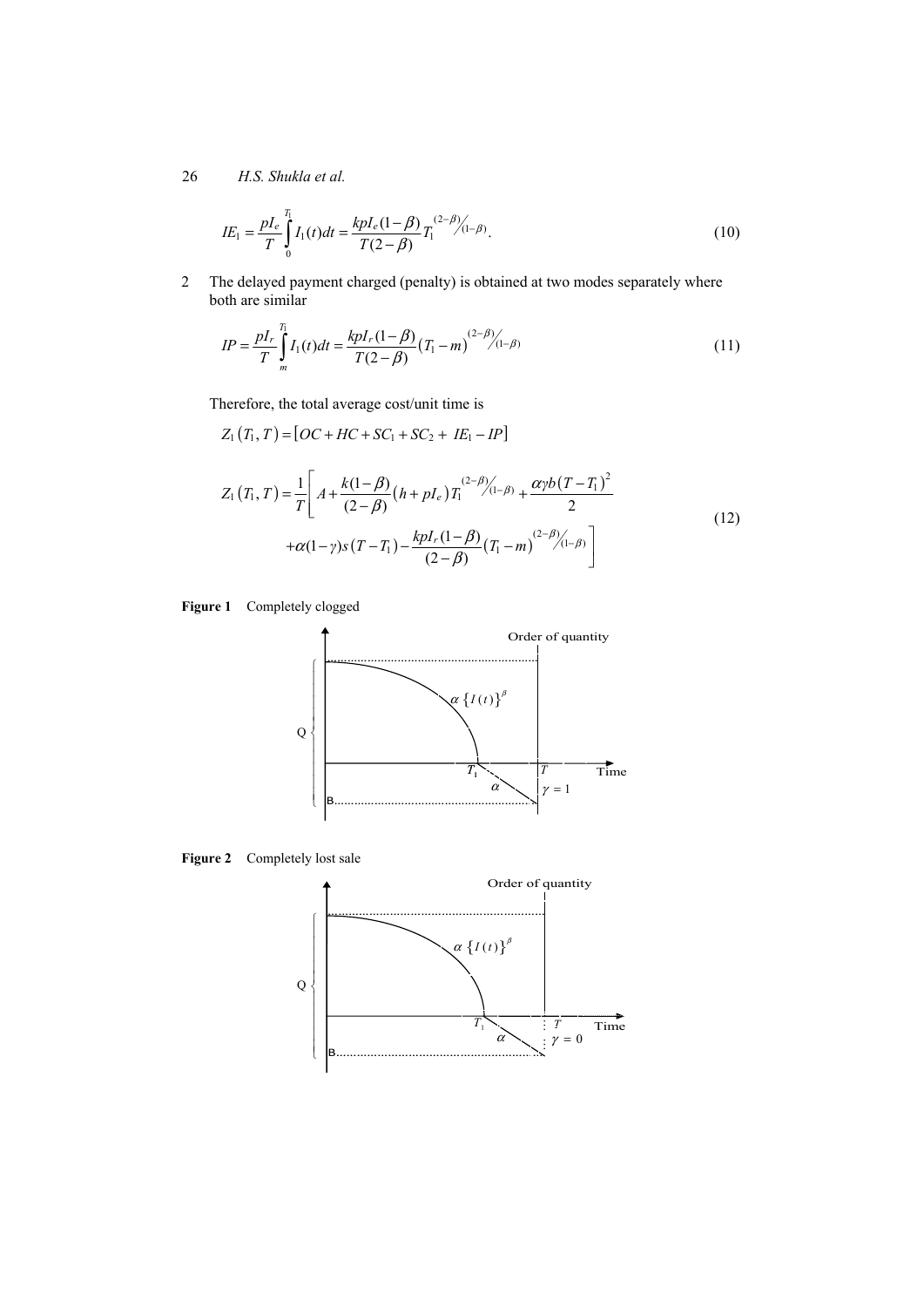



**Figure 4**  $m \leq T_1$ 



**Figure 5** % *γ* backlogged %  $(1 - \gamma)$  lost sale



*Case 2 M > T*<sup>1</sup>

In this case, ordering cost per unit time, holding cost per unit time, and shortage cost (both modes) are same as previous case 1. Since  $m > T_1$ , the buyer pays no delayed payment penalty. The interest earned is obtained by taking sum of average inventory in interval  $[0, T_1]$  and average sales revenue in  $[T_1, m]$ .

The interest earned is obtained at two modes separately where both are similar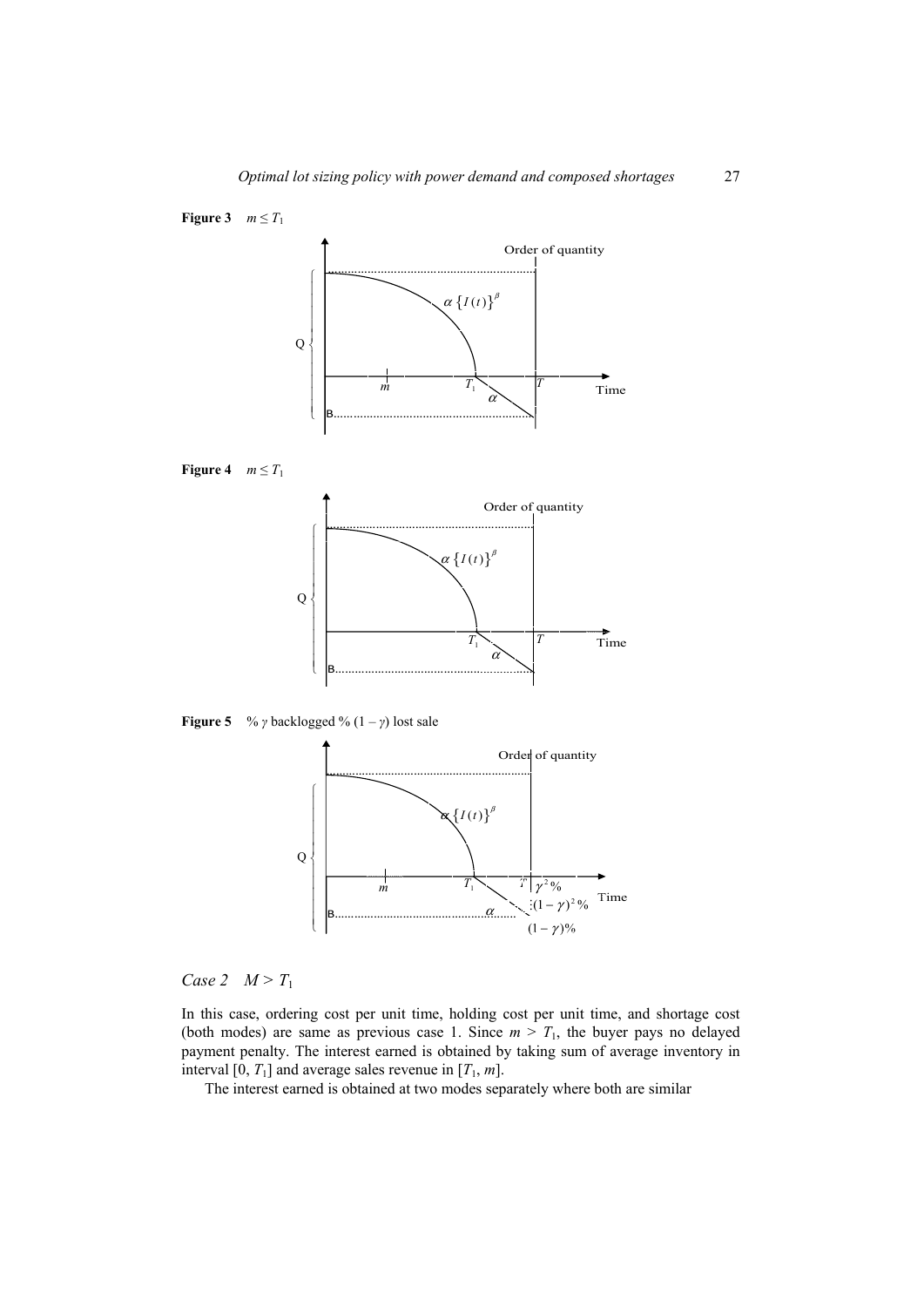$$
IE_2 = \frac{pI_e}{T} \left[ \int_0^{T_1} \alpha \{I(t)\}^{\beta} t dt + (m - T_1) \int_0^{T_1} \alpha \{I(t)\}^{\beta} dt \right]
$$
  
= 
$$
\frac{k pI_e T_1^{1/(1-\beta)}}{T(2-\beta)} \{ (2-\beta)m - T_1 \}
$$
 (13)

Therefore, the total average cost per unit time is

 $Z_2(T_2, T) =$  [Ordering cost + Holding cost + Shortage cost (at backlogging mode) +Shortage cost (at lost sales mode) – Interestearned per unit time

i.e.,

$$
Z_{2}(T_{1}, T) = [OC + HC + SC_{1} + SC_{2} - IE_{2}]
$$
  
\n
$$
Z_{2}(T_{1}, T) = \frac{1}{T} \left[ A + \frac{hk(1-\beta)}{(2-\beta)} T_{1}^{(2-\beta)/(1-\beta)} + \frac{\alpha \gamma b (T - T_{1})^{2}}{2} + \alpha (1 - \gamma)s (T - T_{1}) - \frac{kpI_{e}T_{1}^{1/((1-\beta))}}{(2-\beta)} \{ (2-\beta)m - T_{1} \} \right]
$$
\n(14)

## **4 Determination of optimal solution**

Differentiating (12) and (14) partially two times with respect to  $T_1$  and  $T$ , we get

$$
\frac{\partial Z_1(T_1, T)}{\partial T_1} = \frac{1}{T} \Big\{ k \big( h + pI_e \big) T_1^{\frac{1}{\sqrt{1-\beta}}} - \alpha \gamma b \big( T - T_1 \big) -\alpha (1 - \gamma) s - k p I_r \big( T_1 - m \big)^{\frac{1}{\sqrt{1-\beta}}} \Big\},\tag{15}
$$

$$
\frac{\partial Z_1(T_1, T)}{\partial T} = -\frac{N}{T^2} + \frac{\alpha \gamma b (T - T_1)}{T} + \frac{\alpha (1 - \gamma)s}{T},\tag{16}
$$

where

$$
N = A + \frac{k(1-\beta)}{(2-\beta)} (h + pI_e) T_1^{(2-\beta)/(1-\beta)} + \frac{\alpha \gamma b (T - T_1)^2}{2} + \alpha (1-\gamma)s (T - T_1)
$$
  

$$
-\frac{k p I_r (1-\beta)}{(2-\beta)} (T_1 - m)^{(2-\beta)/(1-\beta)}
$$
  

$$
\frac{\partial^2 Z_1 (T_1, T)}{\partial T_1^2} = \frac{1}{T} \left\{ \frac{k (h + pI_e) T_1^{\beta/(1-\beta)}}{(1-\beta)} + \alpha \gamma b - \frac{k p I_r (T_1 - m)^{\beta/(1-\beta)}}{(1-\beta)} \right\} > 0,
$$
 (17)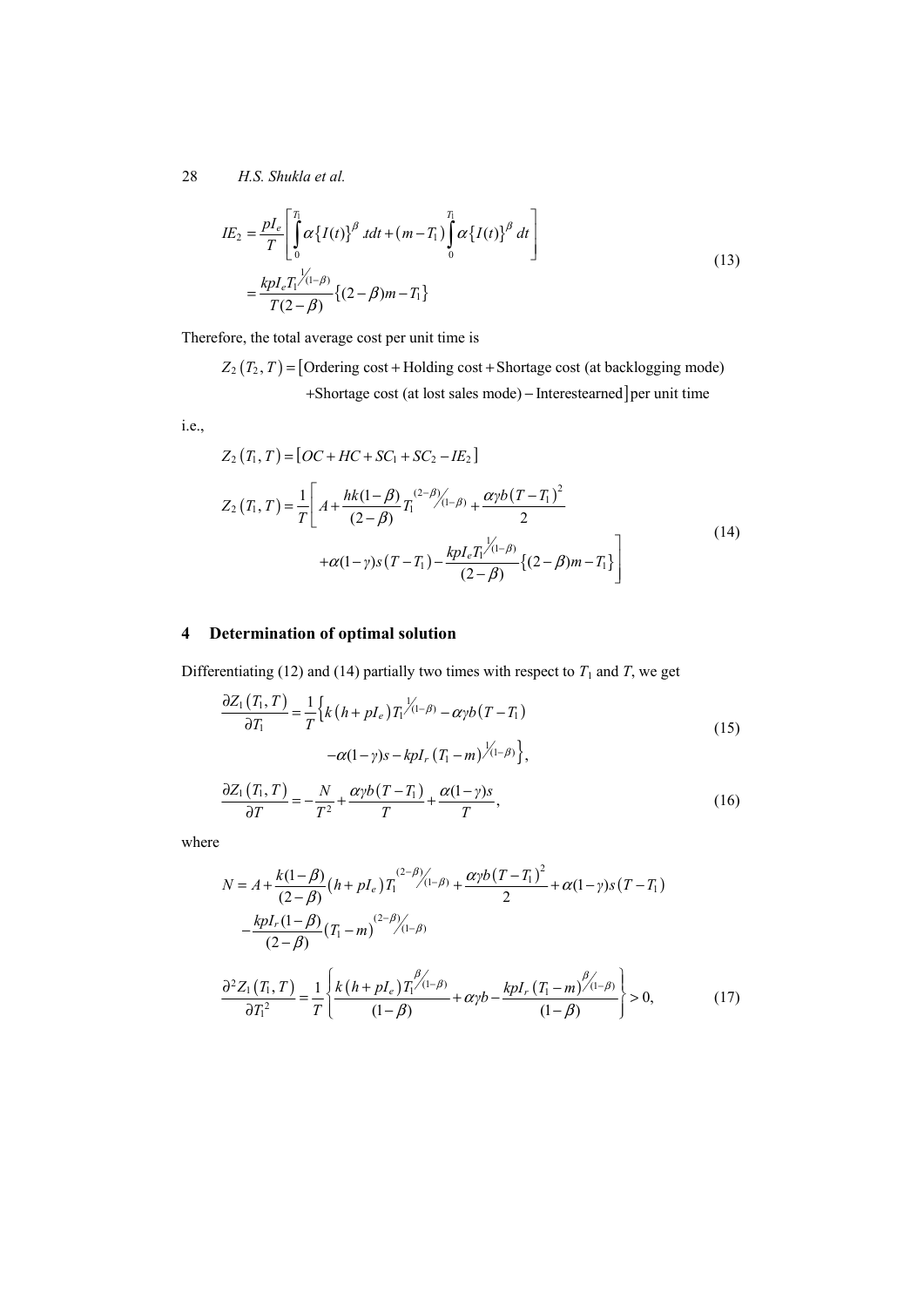*Optimal lot sizing policy with power demand and composed shortages* 29

$$
\frac{\partial^2 Z_1(T_1, T)}{\partial T \partial T_1} = -\frac{1}{T^2} \Big\{ k \big( h + pI_e \big) T_1^{\frac{1}{\sqrt{1-\beta}}} - \alpha \gamma b \big( T - T_1 \big) -\alpha (1 - \gamma) s - k p I_r \big( T_1 - m \big)^{\frac{1}{\sqrt{1-\beta}}} \Big\} - \frac{\alpha \gamma b}{T}
$$
\n(18)

$$
\frac{\partial^2 Z_1(T_1, T)}{\partial T^2} = \frac{2N}{T^3} - \frac{2\alpha}{T^2} \left\{ y b \left( T - T_1 \right) + (1 - y) \right\} + \frac{\alpha y b}{T} > 0 \tag{19}
$$

$$
\frac{\partial Z_2(T_1, T)}{\partial T_1} = \frac{1}{T} \left\{ h k T_1^{1/(\frac{1-\beta}{\beta})} - \alpha \gamma b (T - T_1) - a(1 - \gamma)s - \frac{k p I_e T_1^{1/(\frac{1-\beta}{\beta})}}{(1-\beta)} (m - T_1) \right\}
$$
(20)

$$
\frac{\partial Z_2(T_1, T)}{\partial T} = -\frac{N_1}{T^2} + \frac{1}{T} \left\{ \alpha \gamma b (T - T_1) + \alpha (1 - \gamma)s \right\},\tag{21}
$$

where

$$
N_1 = A + \frac{hk(1-\beta)}{(2-\beta)}T_1^{(2-\beta)/(1-\beta)} + \frac{\alpha\gamma b(T-T_1)^2}{2} + \alpha(1-\gamma)s(T-T_1)
$$

$$
-\frac{kpI_eT_1^{1/((1-\beta))}}{(2-\beta)}\{(2-\beta)m - T_1\}
$$

$$
\frac{\partial^2 Z_2(T_1, T)}{\partial T_1^2} = \frac{1}{T} \left\{ \frac{hkT_1^{\beta/(1-\beta)}}{(1-\beta)} + \alpha\gamma b - \frac{k\beta pI_eT_1^{(2\beta-1)/(1-\beta)}}{(1-\beta)^2} (m-T_1) \right\}
$$
(22)

$$
\frac{\partial^2 Z_2(T_1, T)}{\partial T^2} = \frac{2N_1}{T^3} - \frac{2\{\alpha\}b(T - T_1) + \alpha(1 - \gamma)s\}}{T^2} + \frac{\alpha\gamma b}{T} > 0\tag{23}
$$

$$
\frac{\partial^2 Z_2(T_1, T)}{\partial T \partial T_1} = -\frac{1}{T^2} \left\{ h k T_1^{1/(\frac{1-\beta}{\beta})} - \alpha \gamma b (T - T_1) - \alpha (1 - \gamma) s \right. \left. - \frac{k p I_e}{(1-\beta)} T_1^{1/(\frac{1-\beta}{\beta})} (m - T_1) + \alpha \gamma b T \right\} < 0 \tag{24}
$$

Optimal values of  $T_1 = T_1^*$  and  $T = T^*$  (for case 1) and  $T_1 = T_1^{**}$  and  $T = T^{**}$  (for case 2) is obtained by solving equations  $\frac{dz_i(t_1)}{2\pi}$ 1  $\frac{\partial Z_i(T_1, T)}{\partial T_1} = 0$ , and  $\frac{\partial Z_i(T_1, T)}{\partial T} = 0$ , for  $i = 1, 2$ respectively. Since  $\frac{\partial^2 Z_i(T_1, T)}{\partial T_1^2} > 0$ ,  $\frac{\partial^2 Z_i(T_1, T)}{\partial T_2^2}$  $\frac{Z_i(T_1, T)}{\partial T_1^2} > 0, \frac{\partial^2 Z_i(T_1, T)}{\partial T^2} > 0$  $\frac{\partial^2 Z_i(T_1, T)}{\partial T_1^2} > 0, \frac{\partial^2 Z_i(T_1, T)}{\partial T^2} > 0$  and  $\left\{ \frac{\partial^2 Z_i(T_1, T)}{\partial T_1^2} \right\} \left\{ \frac{\partial^2 Z_i(T_1, T)}{\partial T^2} \right\}$  $Z_i(T_1,T)$   $\bigcap$   $\partial^2 Z_i(T_1,T)$  $\left\{\frac{\partial^2 Z_i(T_1,T)}{\partial T_1^2}\right\} \left\{\frac{\partial^2 Z_i(T_1,T)}{\partial T^2}\right\}$  ${}^2Z_i(T_1,T)$ <sup>2</sup> 1  $\left\{\frac{Z_i(T_1, T)}{\partial T \partial T_1}\right\}^2 > 0;$  $-\left\{\frac{\partial^2 Z_i(T_1, T)}{\partial T \partial T_1}\right\}^2 > 0$ ; for  $i = 1, 2$ , the values obtained by solving,  $i = 1, 2$  will be

minimum. Putting (15) and (16) equal to zero for case 1 and (20), (21) equal to zero for case 2, we get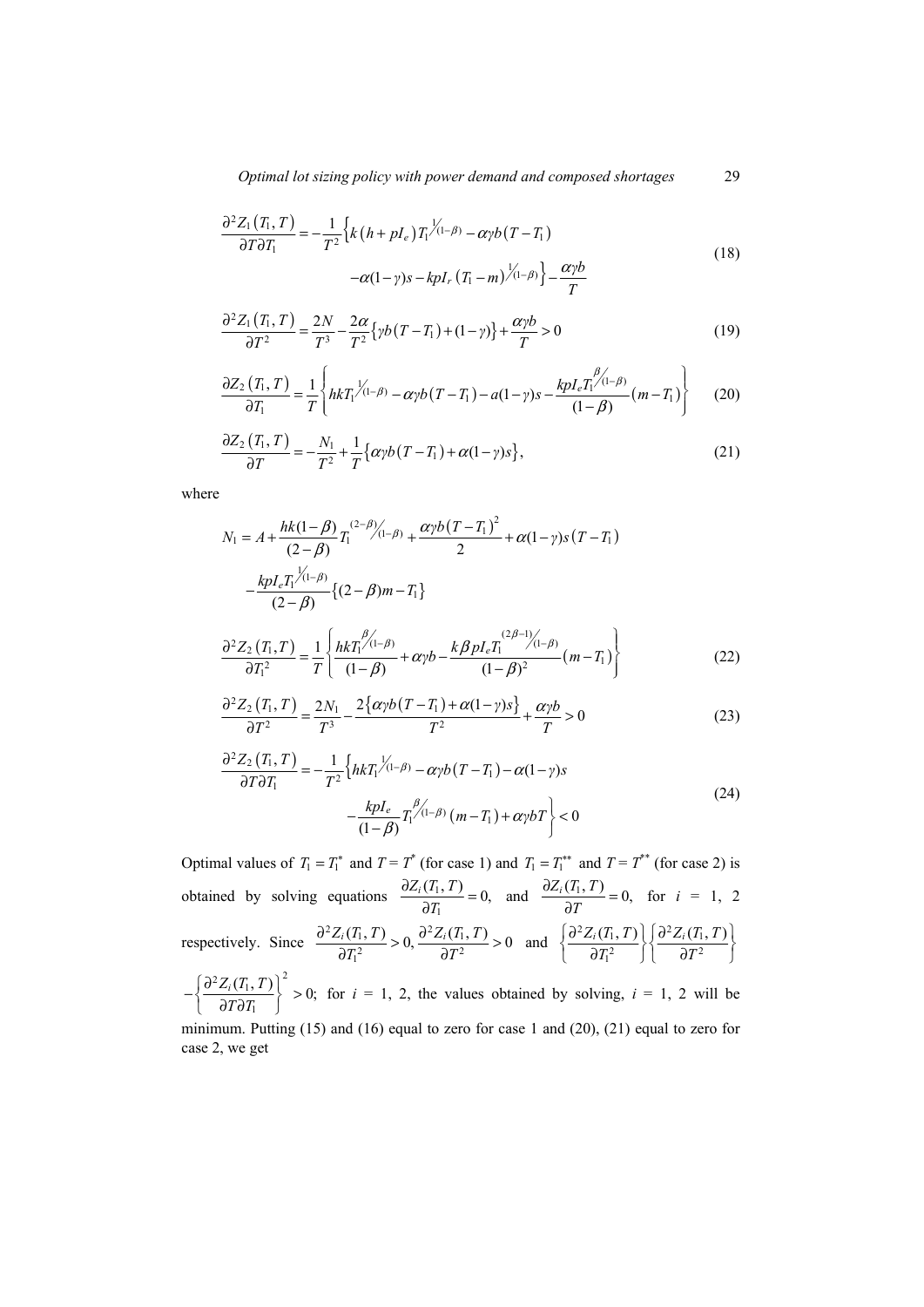$$
\begin{cases}\nk(h + pl_e)T_1^{\frac{1}{\sqrt{(1-\beta)}}} - \alpha \gamma b (T - T_1) - \alpha (1 - \gamma)s - kpl_r (T_1 - m)^{\frac{1}{\sqrt{(1-\beta)}}} = 0, \\
A + \frac{k(1-\beta)}{(2-\beta)} (h + pl_e)T_1^{(2\beta-1)/\left(1-\beta\right)} - \frac{\alpha \gamma b (T^2 - T_1^2)}{2} \\
-\alpha (1-\gamma)sT_1 - \frac{kpl_r (1-\beta)}{(2-\beta)} (T_1 - m)^{(2\beta-1)/\left(1-\beta\right)} = 0.\n\end{cases}
$$
\n(25)

and

$$
\begin{cases}\nhkT_1^{\frac{1}{\gamma}(1-\beta)} - \alpha \gamma b (T - T_1) - \alpha (1 - \gamma)s - \frac{kpl_e}{1 - \beta} T_1^{\frac{\beta}{\gamma}(1-\beta)} (m - T_1) = 0, \\
A + \frac{hk(1 - \beta)}{(2 - \beta)} T_1^{(2 - \beta)/(-\beta)} - \frac{\alpha \gamma b (T^2 - T_1^2)}{2} - \alpha (1 - \gamma)s T_1 \\
-\frac{kpl_e T_1^{\frac{1}{\gamma}(1 - \beta)}}{2 - \beta} \{ (2 - \beta)m - T_1 \} = 0.\n\end{cases} \tag{26}
$$

## *4.1 Special case on optimal solution*

If  $\beta$  = 0, equations (25) and (26) reduces to

$$
\begin{cases}\n\left[k\left\{h+p\left(I_e-I_r\right)\right\}+\alpha\gamma b\right]T_1=\alpha\gamma bT+\alpha(1-\gamma)s-kpI_r m, \\
\left[k\left\{h+p\left(I_e-I_r\right)+\alpha\gamma b\right\}\right]T_1^2-2\left\{\alpha(1-\gamma)s-kpI_r m\right\}T_1 \\
-\left\{\alpha\gamma bT^2+kpI_r m^2-2A\right\}=0.\n\end{cases}
$$
\n(27)

and

$$
\begin{cases}\n\left\{k\left(h+pI_e\right)+\alpha\gamma b\right\}T_1=\alpha\gamma bT+\alpha(1-\gamma)s+kpl_em, \\
\left[\left\{k\left(h+pI_e\right)+\alpha\gamma b\right\}\right]T_1^2-2\left\{\alpha(1-\gamma)s+kpl_em\right\}T_1-\left\{\alpha\gamma bT^2-2A\right\}=0.\n\end{cases}\n\tag{28}
$$

# *4.2 Determination of optimal solution for complete lost sale (γ = 0)*

In case of complete lost sale, the optimal policy is to have either no stock outs or all stock outs. If  $\gamma = 0$ , we do not order, therefore model is solved without any shortages.

Mode 1 If  $m < T_1$ ,  $B = 0$  and  $T = T_1$ . Thus,

$$
Z_1(T_1) = \frac{A}{T_1} + \frac{k(1-\beta)}{(2-\beta)} \left( h + pI_e \right) T_1^{\frac{1}{\sqrt{(1-\beta)}}} - \frac{k p I_r (1-\beta)}{(2-\beta)} \frac{(T_1 - m)^{(2-\beta)}(1-\beta)}{T_1}
$$
(29)

Differentiating  $Z_1(T_1)$  with respect to  $T_1$ , we get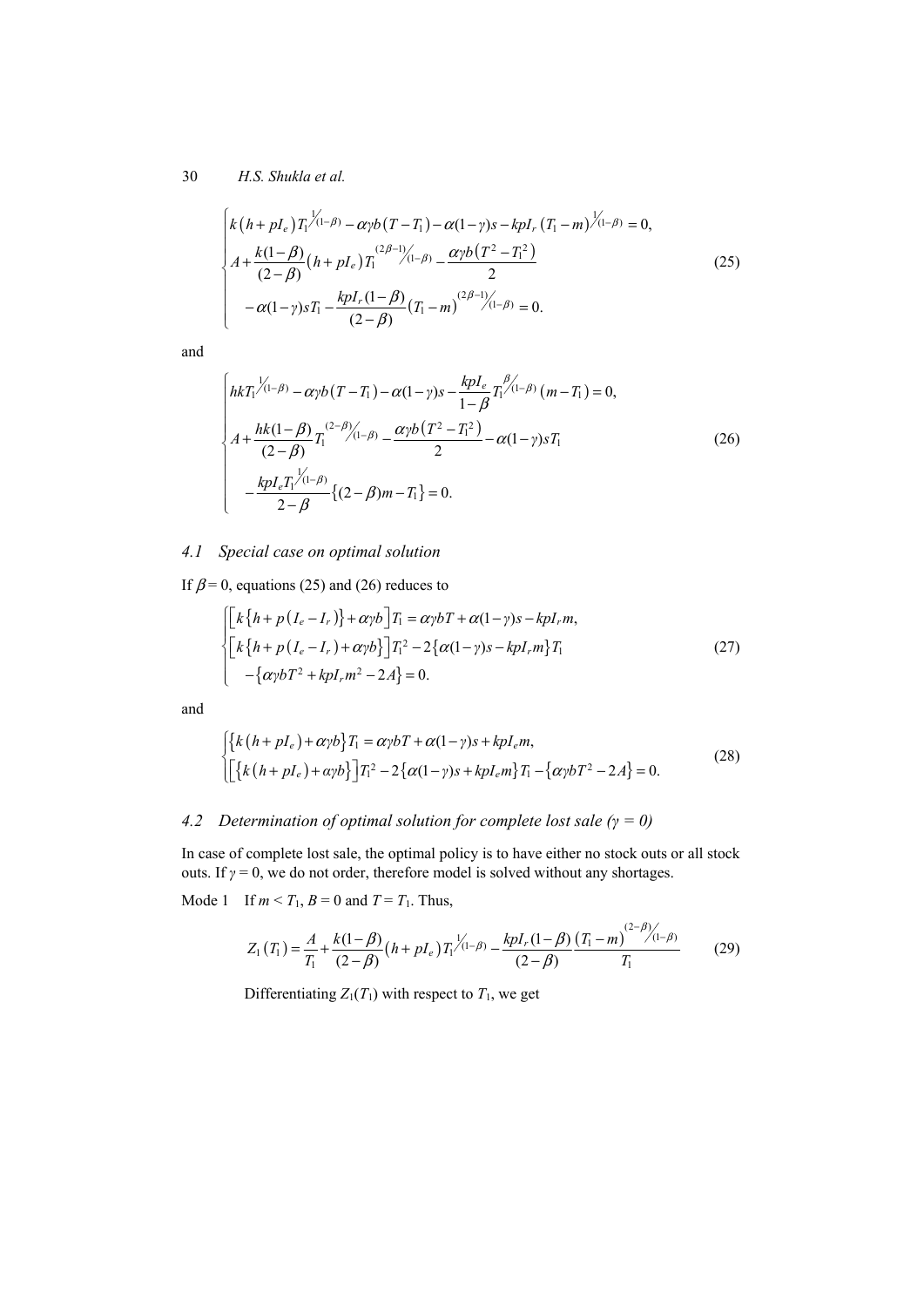*Optimal lot sizing policy with power demand and composed shortages* 31

$$
\frac{dZ_1(T_1)}{dT_1} = -\frac{A}{T_1^2} + \frac{k}{(2-\beta)} (h + pI_e) T_1^{\beta/_{(1-\beta)}}
$$

$$
-\frac{k pI_r (T_1 - m)^{\beta/_{(1-\beta)}}}{(2-\beta)T_1^2} \{T_1 + (1-\beta)m\}
$$
(30)

The optimal value of  $T_1 = T_1^*$  is obtained by solving  $\frac{aZ_1(1)}{dT_1}$  $\frac{dZ_1(T_1)}{dT_1} = 0$ , we get

$$
k(h + pI_e)T_1^{(2-\beta)}/(1-\beta) - kpI_r(T_1 - m)^{1/(1-\beta)}\{T_1 + (1-\beta)m\} - (2-\beta)A = 0.
$$
 (31)

If 
$$
\beta = 0
$$
, we get
$$
T_1 = T_1^* = \sqrt{\frac{2A - kpI_r m^2}{k\{h - p(I_r - I_e)\}}}
$$
(32)

**Figure 6**  $m < T_1$ ,  $B = 0$  at  $T = T_1$  (without shortages)



Mode 2 If  $m = T_1$ ,  $B = 0$  and  $T = T_1$ , hence

$$
Z_2(m) = \frac{A}{m} + \frac{k(1-\beta)}{2-\beta} \left\{ h + p(I_e - I_r) \right\} m^{\frac{1}{\sqrt{(1-\beta)}}}
$$
(33)

Differentiating (35) with respect to *m*, we get

$$
\frac{dZ_2(m)}{dm} = -\frac{A}{m^2} + \frac{k}{2-\beta} \left\{ h + p(I_e - I_r) \right\} m^{\beta/(1-\beta)} \tag{34}
$$

The optimal value of  $T_1 = m^*$  is obtained by solving  $\frac{dZ_2(m)}{dm} = 0$ , we get

$$
T_1 = m^* = \left[ \frac{(2 - \beta)A}{k \{ h + p(I_e - I_r) \}} \right]^{(1 - \beta)/(2 - \beta)}
$$
(35)

If  $\beta = 0$ , we get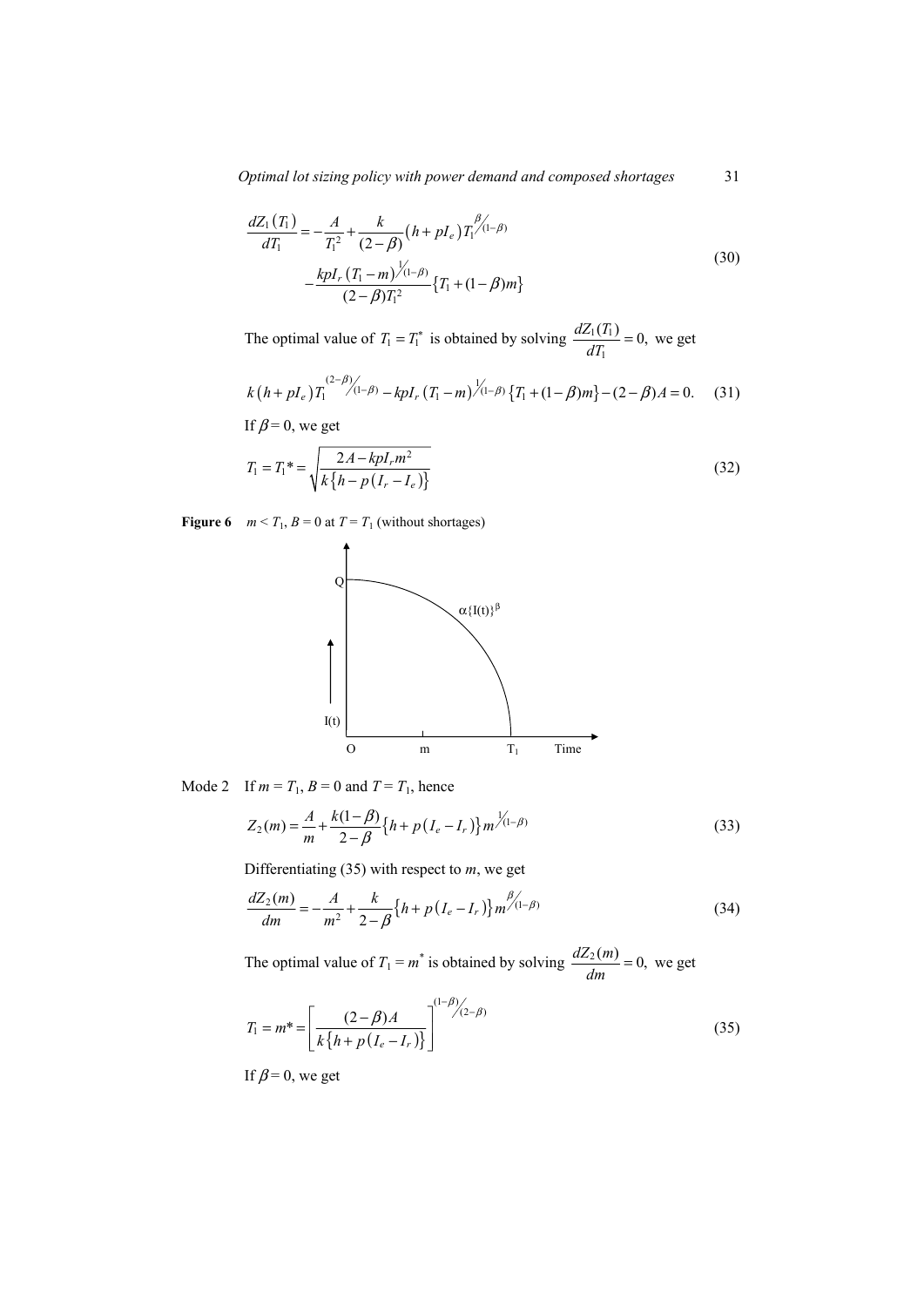$$
T_1 = m^* = \sqrt{\frac{2A}{k\{h + p(I_e - I_r)\}}}
$$
(36)

#### **5 Algorithm**

The following algorithm is used to find optimum cost and economic order quantity:

- Step 1 Obtain  $T_1^*$  from equation (25), if  $T_1^* \geq m$ , and evaluate  $Z_1(T_1, T)$  from equation (12).
- Step 2 Obtain  $T_1^{**}$  from equation (25), if  $T_1^{**} < m$  and evaluate  $Z_2(T_1, T)$  from equation (14) else go to step 4 otherwise go to Step 5.
- Step 4 If the condition  $T_1 \ge m > T_2$  and find minimum cost.
- Step 5 Compare  $Z_1^*(T_1^*, T^*)$  and  $Z_2^*(T_1^{**}, T^{**})$  and find minimum cost.
- Step 6 If  $T_1^* \ge m$  is satisfied but  $T_1^{**} > m$  then  $Z_1(T_1, T)$  is the minimum cost else  $T_1^*$  < *m* but  $T_1^{**}$  < *m* then  $Z_2(T_1, T)$  is the minimum cost.
- Step 7 Compute  $Q_1^*$  and  $Q_2^*$  from the respective minimum costs.

#### **6 Numerical examples**

*6.1 Example 1: case 1:*  $m \leq T_1$ 

Let us take the parameter values of the inventory system as  $A = $250$  per order,  $h = 10$  per unit,  $b = 40$  unit per year,  $s = 60$  unit per year,  $I_e = 0.1$  per year,  $I_r = 0.15$  per year,  $p = $100$  per unit,  $m = 0.02$  years,  $\alpha = 2,000$ ,  $\beta = 0.5$ ,  $\gamma = 0.9$ . Putting these values in equations (25), we get  $T = T^* = 0.047217$  year,  $T_1 = T_1^* = 0.0265857$  year, and minimum total cost per cycle time  $Z_1(T_1, T) = Z_1^*(T_1^*, T^*) = $13,485.5$  and  $Q = Q_1^* =$ 748.062 units, this proves case 1 since  $m \le T_1$ .

*6.2 Example 2: case 2: m > T*<sup>1</sup>

Let us take the parameter values of the inventory system as  $A = $500$  per order,  $h = 20$  per unit,  $b = 40$  unit per year,  $s = 60$  unit per year,  $I_e = 0.1$  per year,  $I_r = 0.15$  per year,  $p = $50$  per unit,  $m = 0.02$  years,  $\alpha = 5,000$ ,  $\beta = 0.5$ ,  $\gamma = 0.9$ . Substituting these values in equations (26), we get  $T = T^{**} = 0.0393356$  year,  $T_1 = T_1^{**} = 0.0154702$  year. and minimum total cost per cycle time  $Z_2(T_1, T) = Z_2^*(T_1^{**}, T^{**}) = $34295.8$  and  $Q = Q_2^*$ 1,615.12 units, this proves case 1 since  $m \leq T_1$ .

Using above algorithm, minimum total average cost per unit time is  $Z_1(T_1, T) = Z_1^*(T_1^*, T^*) = $13,485.5$  and minimum order quantity is  $Q = Q_1^* = 748.062$  units.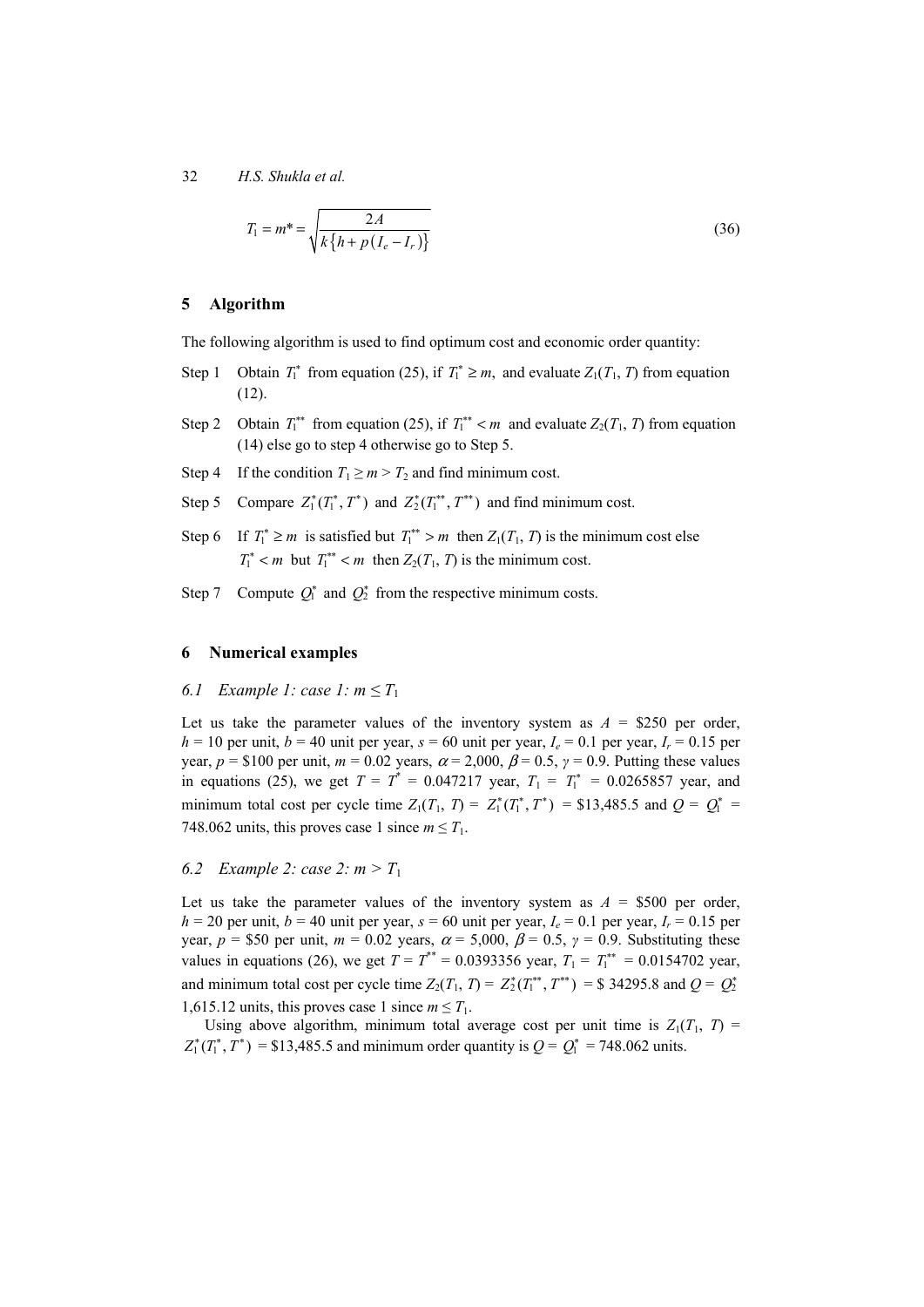# **7 Sensitivity analysis**

We now study the effects of variations in the parameters  $A$ ,  $h$ ,  $b$ ,  $s$ ,  $p$ , and  $\alpha$ , on the optimal total cost/cycle time. In this discussion, taking one parameter at a time and keeping all the remaining parameters the same. The results of sensitivity analysis are summarised in Tables 1 to 12.

### *Case 1*

| $\boldsymbol{A}$ | $T=T^*$                                                               | $T_1 = T_1^*$ | $Z_1^*(T_1^*,T^*)$ | $Q_{1}^{*}$ |  |
|------------------|-----------------------------------------------------------------------|---------------|--------------------|-------------|--|
| 260              | 0.0503020                                                             | 0.0268223     | 13,690.5           | 766.395     |  |
| 280              | 0.0559625                                                             | 0.0272548     | 14,067.0           | 800.240     |  |
| 300              | 0.0610991                                                             | 0.0276455     | 14,408.7           | 831.234     |  |
| 350              | 0.0723569                                                             | 0.0284963     | 15,158.0           | 899.760     |  |
| 400              | 0.0826788                                                             | 0.029225      | 15,805.6           | 961.008     |  |
| 500              | 0.986776                                                              | 0.0304565     | 16,911.8           | 1,064.04    |  |
| Table 2          | Variation of $Z_1(T_1, T)$ with respect to 'h'                        |               |                    |             |  |
| $\boldsymbol{h}$ | $T=T^*$                                                               | $T_1 = T_1^*$ | $Z_1^*(T_1^*,T^*)$ | $Q_1^*$     |  |
| 11               | 0.0483386                                                             | 0.0259516     | 13,611.9           | 718.26      |  |
| 14               | 0.0511476                                                             | 0.0243348     | 13,930.5           | 645.808     |  |
| 15               | 0.0519414                                                             | 0.0238712     | 14,021.1           | 625.975     |  |
| 20               | 0.0551896                                                             | 0.0219472     | 14,393.5           | 548.164     |  |
| 25               | 0.0576265                                                             | 0.0204786     | 14,674.6           | 493.669     |  |
| Table 3          | Variation $Z_1(T_1, T)$ with respect to backlogged shortage cost 'b'  |               |                    |             |  |
| $\boldsymbol{b}$ | $T = T^*$                                                             | $T_1 = T_1^*$ | $Z_1^*(T_1^*,T^*)$ | $Q_1^*$     |  |
| 41               | 0.0468313                                                             | 0.026595      | 13,493.4           | 747.767     |  |
| 44               | 0.0457629                                                             | 0.0266211     | 13,516.0           | 746.967     |  |
| 46               | 0.045116                                                              | 0.0266372     | 13,530.0           | 746.498     |  |
| 50               | 0.0439544                                                             | 0.0266670     | 13,555.9           | 745.704     |  |
| 60               | 0.0416376                                                             | 0.0267295     | 13,610.1           | 744.282     |  |
| Table 4          | Variation of $Z_1(T_1, T)$ with respect to lost sale shortage cost's' |               |                    |             |  |
| $\boldsymbol{S}$ | $T^*$                                                                 | $T_1^*$       | $Z_1^*(T_1^*,T^*)$ | $Q_1^*$     |  |
| 61               | 0.0457234                                                             | 0.0266843     | 13,570.8           | 750.130     |  |
| 63               | 0.0425339                                                             | 0.0268656     | 13,728.1           | 753.097     |  |
| 64               | 0.0408222                                                             | 0.0269471     | 13,799.0           | 753.896     |  |
| 65               | 0.0390191                                                             | 0.0270216     | 13,863.8           | 754.162     |  |
| 70               | 0.0279908                                                             | 0.0272400     | 14,054.1           | 743.136     |  |

**Table 1** Change of  $Z_1(T_1, T)$  with respect to '*A*'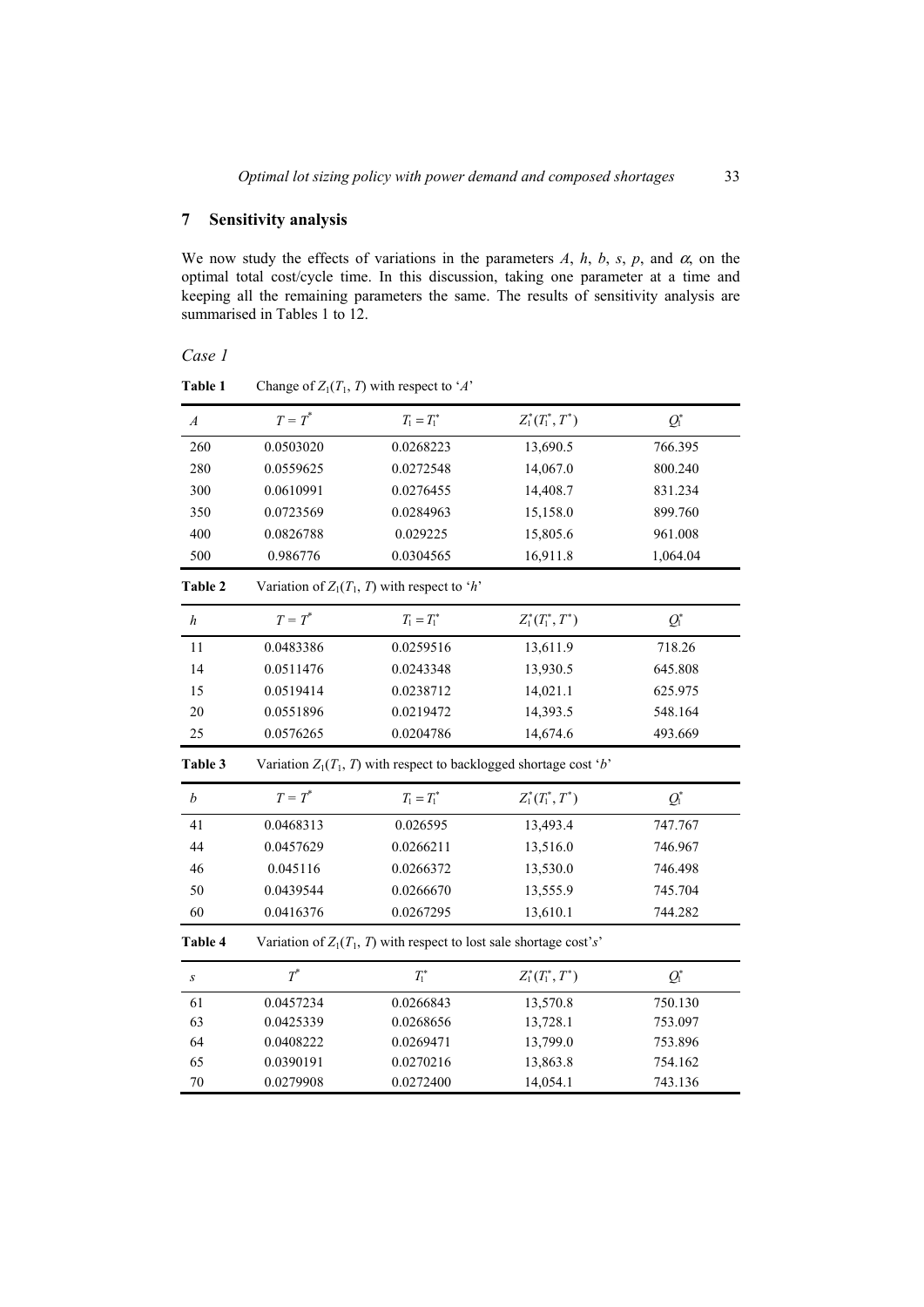| $\boldsymbol{p}$ | $T^*$                                                   | $T_1^*$   | $Z_1^*(T_1^*,T^*)$ | $Q_{1}^{*}$ |
|------------------|---------------------------------------------------------|-----------|--------------------|-------------|
| 110              | 0.0483649                                               | 0.0260086 | 13,609.7           | 772.177     |
| 130              | 0.0503479                                               | 0.0249392 | 13,829.4           | 672.781     |
| 150              | 0.0520084                                               | 0.0239786 | 14,018.1           | 631.033     |
| 200              | 0.0552268                                               | 0.0219940 | 14,392.8           | 550.202     |
| 250              | 0.0576299                                               | 0.0204823 | 14,674.6           | 493.820     |
| Table 6          | Variation of $Z_1(T_1, T)$ with respect to ' $\alpha$ ' |           |                    |             |
| $\alpha$         | $T^*$                                                   | $T_1^*$   | $Z_1^*(T_1^*,T^*)$ | $Q_1^*$     |
| 2,100            | 0.0445059                                               | 0.0256953 | 14,022.1           | 767.426     |
| 2,300            | 0.0394843                                               | 0.0241375 | 15,070.7           | 805.811     |
| 2,400            | 0.0371372                                               | 0.0234519 | 15,582.4           | 824.833     |
| 2,500            | 0.0348780                                               | 0.0228186 | 16,085.3           | 843.724     |
| 3,000            | 0.0244188                                               | 0.0202498 | 18,450.3           | 935.129     |

**Table 5** Variation  $Z_1(T_1, T)$  with respect to of purchase cost/unit time '*p*'

## *Case 2*

| Table 7 | Variation of ordering cost $A'$ |  |
|---------|---------------------------------|--|
|---------|---------------------------------|--|

| $\boldsymbol{A}$ | $T^{\ast\ast}$                 | $T_1^{**}$ | $Z_2^*(T_1^{**}, T^{**})$ | $Q_2^*$           |  |
|------------------|--------------------------------|------------|---------------------------|-------------------|--|
| 550              | 0.0458210                      | 0.0158151  | 35,401.1                  | 1,713.26          |  |
| 600              | 0.0515510                      | 0.0161161  | 36,378.3                  | 1,800.48          |  |
| 750              | 0.0659677                      | 0.0168595  | 38,839.5                  | 2,020.06          |  |
| 800              | 0.0701498                      | 0.0170715  | 39,554.1                  | 2,086.87          |  |
| 900              | 0.0778720                      | 0.0174589  | 40,874.4                  | 2,207.15          |  |
| 1,000            | 0.0849221                      | 0.0178081  | 42,080.5                  | 1,315.62          |  |
| Table 8          | Variation of holding cost $'h$ |            |                           |                   |  |
| h                | $T^{\ast}$                     | $T_1^{**}$ | $Z_2^*(T_1^{**}, T^{**})$ | $\mathcal{Q}_2^*$ |  |
| 21               | 0.0404645                      | 0.0151043  | 34,564.8                  | 1,552.68          |  |
| 25               | 0.0441571                      | 0.0138896  | 35,448.1                  | 1,357.09          |  |
| 30               | 0.047522                       | 0.0127502  | 36,258.9                  | 1,189.91          |  |
| 40               | 0.0519964                      | 0.0111686  | 37,349.0                  | 983.749           |  |
| 50               | 0.0548977                      | 0.0100901  | 38,065.4                  | 860.351           |  |
| 100              | 0.0616062                      | 0.00736967 | 39,762.6                  | 610.633           |  |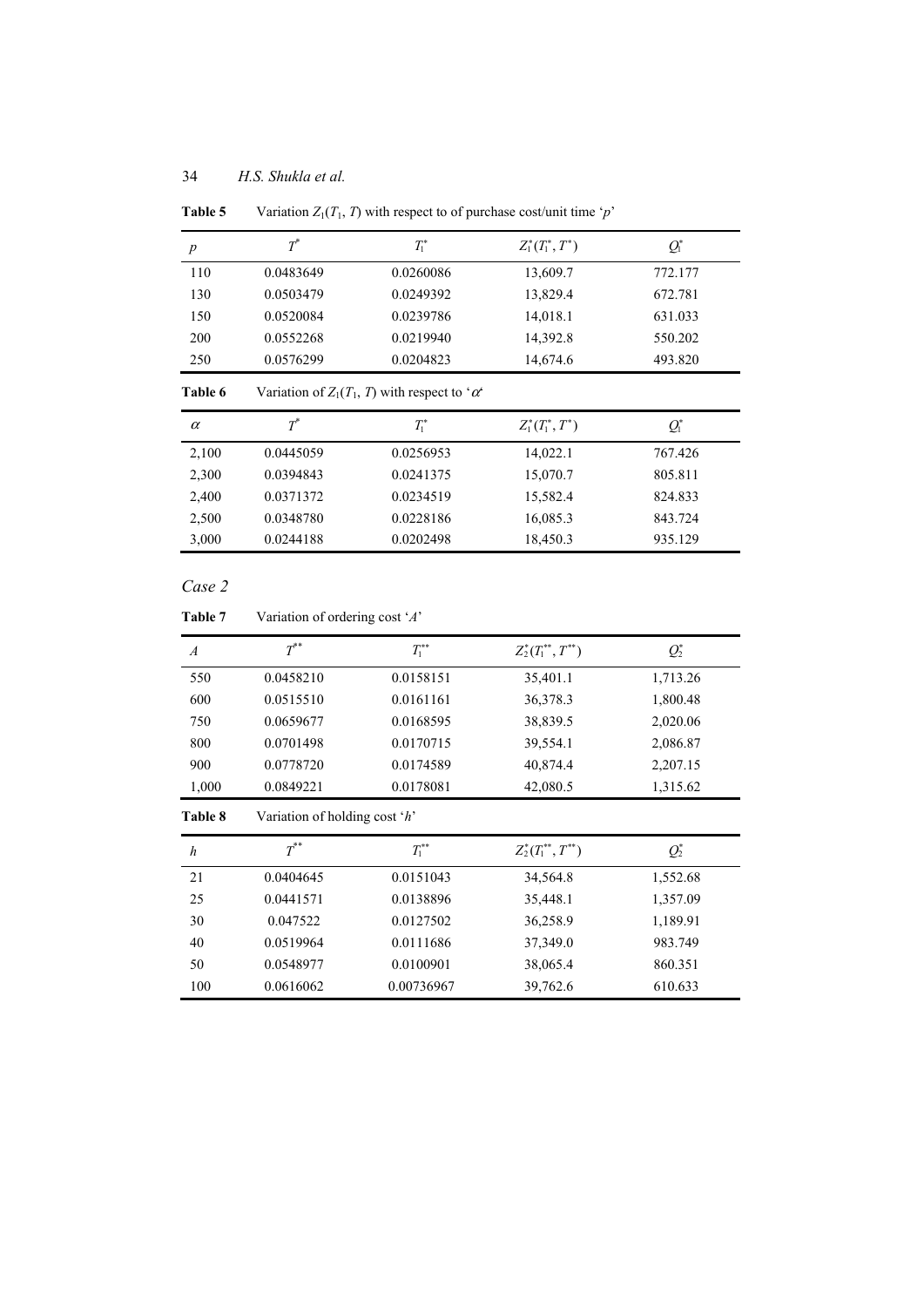| $\boldsymbol{b}$ | $\overline{T}^{**}$                              | $T_1^{**}$       | $Z_2^*(T_1^{**}, T^{**})$ | $Q_2^*$  |  |
|------------------|--------------------------------------------------|------------------|---------------------------|----------|--|
| 42               | 0.0385320                                        | 0.0154889        | 34,355.1                  | 1,614.63 |  |
| 44               | 0.0377876                                        | 0.0155066        | 34,411.6                  | 1,614.25 |  |
| 46               | 0.0370959                                        | 0.0155235        | 34,465.5                  | 1,613.98 |  |
| 48               | 0.0364511                                        | 0.0155396        | 34,516.9                  | 1,613.80 |  |
| 50               | 0.0358485                                        | 0.0155550        | 34,566.0                  | 1,613.71 |  |
| 60               | 0.0333376                                        | 0.0156228        | 34,783.0                  | 1,614.02 |  |
| Table 10         | Variation of lost sale shortage cost's'          |                  |                           |          |  |
| $\boldsymbol{S}$ | $\overline{T}^{**}$                              | $T_1^{**}$       | $Z_2^*(T_1^{**}, T^{**})$ | $Q_2^*$  |  |
| 10               | 0.0712747                                        | 0.00895962       | 16,216.7                  | 813.293  |  |
| 20               | 0.0673574                                        | 0.0105796        | 20,220.0                  | 983.439  |  |
| 30               | 0.0624445                                        | 0.0120273        | 24,075.1                  | 1,156.19 |  |
| 40               | 0.0564090                                        | 0.0133255        | 27,755.0                  | 1,325.22 |  |
| 50               | 0.0489420                                        | 0.0144796        | 31,203.2                  | 1,482.68 |  |
| Table 11         | Variation of purchase cost per unit time ' $p$ ' |                  |                           |          |  |
| $\boldsymbol{p}$ | $T^{\ast\ast}$                                   | $T_1^{\ast\ast}$ | $Z_2^*(T_1^{**}, T^{**})$ | $Q_2^*$  |  |
| 55               | 0.0383680                                        | 0.01528390       | 34,155.1                  | 1,575.41 |  |
| 65               | 0.0365270                                        | 0.01488950       | 33,894.7                  | 1,493.80 |  |
| 75               | 0.0348616                                        | 0.14468700       | 33,670.7                  | 1,410.36 |  |
| 100              | 0.0318519                                        | 0.01333330       | 33,333.4                  | 1,203.70 |  |
| 150              | 0.0319200                                        | 0.01103060       | 33,760.1                  | 864.910  |  |
| 200              | 0.0370301                                        | 0.00905831       | 35,034.9                  | 652.69   |  |
| Table 12         | Variation of 'a'                                 |                  |                           |          |  |
| $\alpha$         | $T^{\ast}$                                       | $T_1^{**}$       | $Z_2^*(T_1^{**}, T^{**})$ | $Q_2^*$  |  |
| 5,100            | 0.0382322                                        | 0.0152109        | 34,826.7                  | 1,621.90 |  |
| 5,500            | 0.0340958                                        | 0.0142551        | 36,928.5                  | 1,645.88 |  |
| 5,600            | 0.0331238                                        | 0.0140345        | 37,448.4                  | 1,651.12 |  |
| 5,700            | 0.0321741                                        | 0.0138206        | 37,966.1                  | 1,656.09 |  |
| 5,800            | 0.0312454                                        | 0.0136129        | 38,481.7                  | 1,660.73 |  |
| 6,000            | 0.0294469                                        | 0.0132154        | 39,506.0                  | 1,669.21 |  |

**Table 9** Variation of backlogged shortage cost '*b*'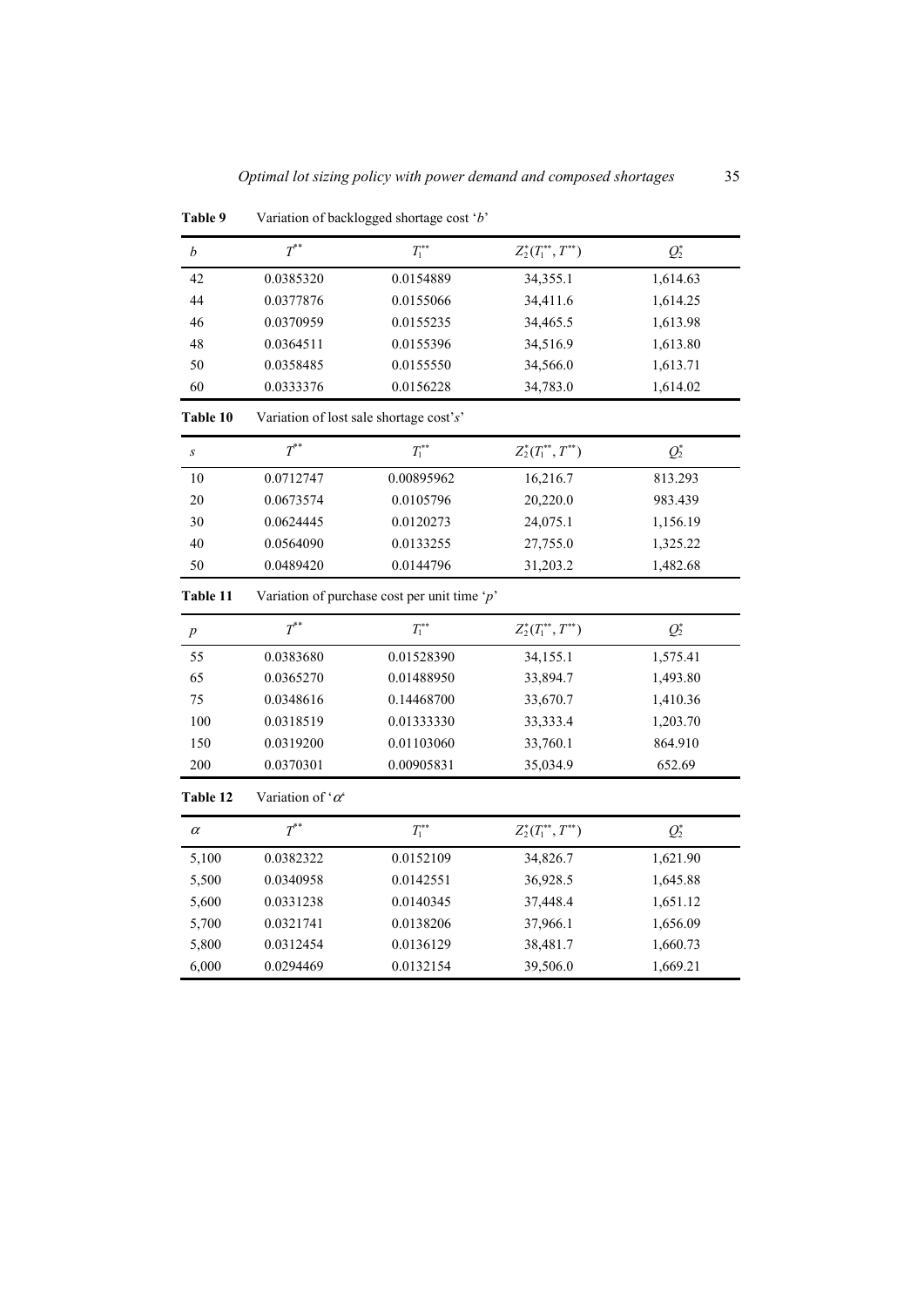The following inferences can be made from results obtained from both the cases, i.e., for cases 1and 2, respectively.

- Case 1:
	- 1 From Table 1, we see that when ordering cost 'A' increases,  $T^*$ ,  $T_1^*$ ,  $Z_1^*(T_1^*, T^*)$ and  $Q_1^*$  increases.
	- 2 From Table 2, we observe that, when holding cost '*h*' increases,  $T^*$ , increases,  $T_1^*$  and  $Q_1^*$  decreases and  $Z_1^*(T_1^*, T^*)$  increases.
	- 3 From Table 3, increase of backlogged shortages cost '*b*' results, decrease in *T*\* , slight increase in  $T_1^*$ , increase in  $Z_1^*(T_1^*, T^*)$ , and  $Q_1^*$  approximately constant.
	- 4 From Table 4, we see that increase of lost sale shortage cost's' results, decrease in  $T^*$ , increase in  $T_1^*$ ,  $Z_1^*(T_1^*, T^*)$ , and  $Q_1^*$ .
	- 5 From Table 5. We see that, increase of purchase cost 'p' results, increase in  $T^*$ , decrease in  $T_1^*$ , increase in  $Z_1^*(T_1^*, T^*)$  and decrease in  $Q_1^*$ .
	- 6 From Table 6, we observe that increase in ' $\alpha$ ' results fluctuation in  $T^*$ , decrease in  $T_1^*$ , increase in  $Z_1^*(T_1^*, T^*)$  and  $Q_1^*$ .
- Case 2
	- From Table 7, we see that when ordering cost '*A*' increases,  $T^{**}$ ,  $T_1^{**}$ ,  $Z_2^*(T_1^{**}, T^{**})$  and  $Q_2^*$  increases.
	- 8 From Table 8, we observe that, when holding cost '*h*' increases,  $T^{**}$ , and  $Z_2^*(T_1^{**}, T^{**})$  increases,  $T_1^{**}$  and  $Q_2^*$  decreases.
	- 9 From Table 9, increase of backlogged shortages cost '*b*' results, decrease in *T*\*\*, increase in  $T_1^{**}$ ,  $Z_2^{*}(T_1^{**}, T^{**})$  and non-uniform change in  $Q_2^{*}$ .
	- 10 From Table 10, we observe that, increase of lost sale shortage cost '*s*' leads, decrease in  $T^*$ , increase in  $T_1^{**}$ ,  $Z_2^*(T_1^{**}, T^{**})$  and  $Q_2^*$ .
	- 11 From Table 11, we observe that, increase of purchase cost '*p*' results, non-uniform change in  $T^*$ , decrease in  $T_1^{**}$  and  $Z_2^*(T_1^{**}, T^{**})$  is concave function with respect to '*p*' and decrease in  $Q_2^*$ .
	- 12 From Table 12, we see that increase in ' $\alpha$ ' results decrease in  $T^{**}$ ,  $T_1^{**}$ , increase in  $Z_2^*(T_1^{**}, T^{**})$  and  $Q_2^*$ .

#### **8 Conclusions**

In this paper, we have provided an analytical formulation of the problem on the framework discussed in the manuscript. The present model is based on a stock-dependent demand rate under shortages where the shortages are a combination of backlogged and lost sales. Numerical examples have been given to illustrate the proposed model on optimal solution. We have derived several managerial phenomena. For example, a higher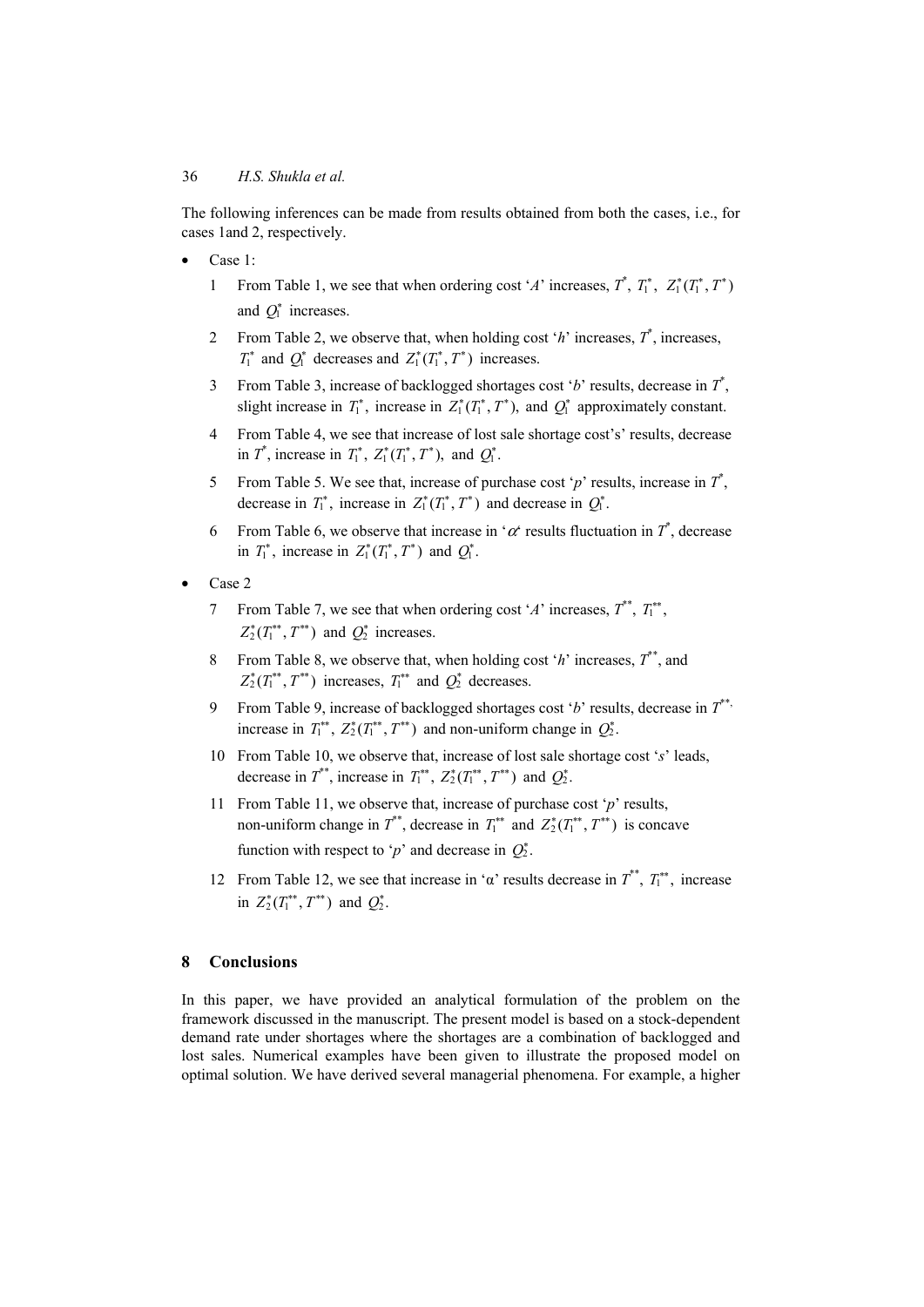value of *A*, *h*, *b*, *s*, *p*, and  $\alpha$  caused a higher value of total cost per cycle only one case is different for variation of purchase cost '*p*'. This model is very useful in the retail business. It can be used for fashionable cloths, domestic goods, electronic components and other products.

We may generalise the model for deteriorating items. We may also extend the model for time dependent demand. There is an ample range of several assumptions that can be imbibed in the current study to come up with better inventory control models that can help for establishing the theory further. Each model developed in the thesis can be further enriched by considering different situation in addition to already considered background. Further, preservation technology factor can be applied with various assumptions to minimise the items rate of deterioration. The fuzzification of models can help to create a more enriched study.

#### **References**

- Abad, P.L. (1996) 'Optimal pricing and lot sizing under conditions of perishability and partial backordering', *Management Sciences*, Vol. 42, No. 8, pp.1093–1104.
- Aggarwal, S.P. and Jaggi, C.K. (1995) 'Ordering policies of deteriorating items under permissible delay in payments', *Journal of Operations Research Society*, Vol. 46, No. 5, pp.658–662.
- Alfares, H.K. (2007) 'Inventory model with stock-level dependent demand rate and variable holding cost', *International Journal of Production Economics*, Vol. 108, Nos. 1–2, pp.259–265.
- Chang, C.T. (2004) 'An EOQ model with deteriorating items under inflation when supplier credits linked to order quantity', *International Journal of Production Economics*, Vol. 88, No. 3, pp.307–316.
- Chang, C.T. and Teng, J.T. (2004) 'Retailer's optimal ordering policy under supplier credits', *Mathematical Methods of operations Research*, Vol. 60, No. 3, pp.471–483.
- Chang, C.T., Ouyang, L.Y. and Teng, J.T. (2003) 'An EOQ model for deteriorating items under supplier credit linked to order quantity', *Applied Mathematical Modelling*, Vol. 27, No. 12, pp.983–996.
- Chang, C.T., Teng, J.T. and Chern, M.S. (2010) 'Optimal manufacturer's replenishment policies for deteriorating items in a supply chain with up-stream and downstream under trade credits', *International Journal of Production Economics*, Vol. 127, No. 1, pp.197–202.
- Chung, K.J. and Huang, Y.F. (2003) 'The optimal cycle time for EPQ inventory model under permissible delay in payments', *International Journal of Production Economics*, Vol. 84, No. 3, pp.307–318.
- Ghiami, Y. and Williams, T. (2015) 'A two echelon production-inventory model for deteriorating items with multiple buyers', *International Journal of Production Economics*, Vol. 159, pp.233–240.
- Goh, M. (1992) 'Some results for inventory models having inventory level dependent demand rate', *International Journal of Production Economics*, Vol. 27, No. 2, pp.155–160.
- Goyal, S.K. (1985) 'EOQ under conditions of permissible delay in payments', *Journal of Operations Research Society*, Vol. 36, No. 4, pp.335–338.
- Goyal, S.K. and Chang, C.T. (2009) 'Optimal ordering and transfer policy for an inventory with stock-dependent demand', *European Journal of Operational Research*, Vol. 196, No. 1, pp.177–185.
- Hou, K.L. (2006) 'An inventory model for deteriorating items with stock-dependent rate and shortages under inflation and time discounting', *European Journal of Operational Research*, Vol. 168, No. 2, pp.463–474.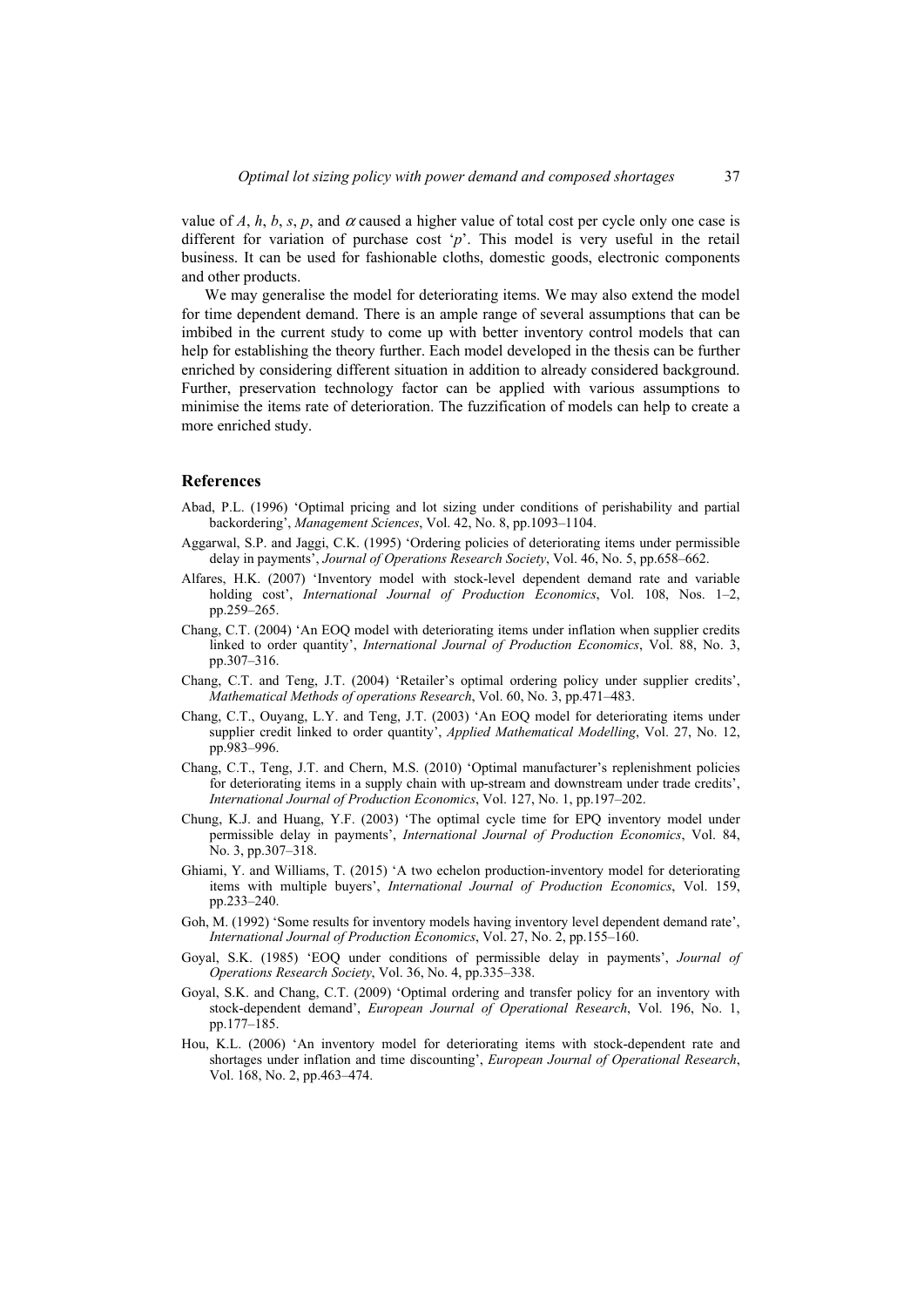- Huang, Y.F. (2003) 'Optimal retailer's ordering policies in the EOQ model under trade credit financing', *Journal of Operational Research Society*, Vol. 54, No. 9, pp.1011–1015.
- Huang, Y.F. and Hsu, K.H. (2008) 'An EOQ model under retailer partial trade credit policy to supply chain', *International Journal of Production Economics*, Vol. 112, No. 2, pp.655–664.
- Hwang, H. and Shinn, S.W. (1997) 'Retailer's pricing and lot sizing policy for exponentially deteriorating products under the conditions of permissible delay in payments', *Computers and Operations Research*, Vol. 24, No. 6, pp.539–547.
- Jamal, A.M.M., Sarkar, B.R. and Wang, S. (2000) 'Optimal payment time for a retailer under permitted delay of payment by wholesaler', *International Journal of Production Economics*, Vol. 66, No. 1, pp.59–66.
- Jiangtao, M., Guimei, C., Ting, F. and Hong, M. (2014) 'Optimal ordering policies for perishable multi-item under stock-dependent demand and two level trade credit', *Applied Mathematical Modelling*, Vol. 38, Nos. 9–10, pp.2522–2532.
- Khanra, S., Ghosh, S.K. and Chaudhuri, K.S. (2011) 'An EOQ model for deteriorating items with time dependent quadratic demand under permissible delay in payment', *Applied Mathematics and Computation*, Vo. 218, No. 1, pp.1–9.
- Khouja, M. and Mehrez, A. (1996) 'Optimal inventory policy under different supplier credit policies', *Journal of Manufacturing System*, Vol. 15, No. 5, pp.334–339.
- Li, J., Feng, H. and Zeng, Y. (2014) 'Inventory games with permissible delay in payment', *European Journal of Operational Research*, Vol. 234, No. 3, pp.694–700.
- Liao, H.C., Tsai, C.H. and Su, C.T. (2000) 'An inventory model with deteriorating items under inflation when delay in payment is permissible', *International Journal of Production Economics*, Vol. 63, No. 2, pp.207–214.
- Lou, K.R. and Wang, L. (2013) 'Optimal lot-sizing policy for a manufacturer with defective items in a supply chain with defective items in a supply chain with up-stream and down-stream trade credits', *Computers and Industrial Engineering*, Vol. 66, No. 4, pp.1125–1130.
- Ouyang, L.Y. and Chang, C.T. (2013) 'Optimal production lot size imperfect production process under permissible delay in payments and complete backlogging', *International Journal of Production Economics*, Vol. 144, No. 2, pp.610–617.
- Ouyang, L.Y., Teng, J.T. and Chen, L.H. (2006) 'Optimal ordering policy for deteriorating items with partial backlogging under permissible delay in payments', *Journal of Global Optimization*, Vol. 34, No. 2, pp.245–271.
- Qin, Y., Wang, J. and Wei, C. (2014) 'Joint pricing and inventory control for fresh product and foods with quality and physical quantity deteriorating simultaneously', *International Journal of Production Economics*, Vol. 152, No. 3, pp.42–48.
- Saiedy, H. and Moghadam, M.B. (2011) 'Inventory model with composed shortages and permissible delay in payment linked to order quantity', *International Journal of Engineering*, Vol. 7, No. 5, pp.1–7.
- Sarkar, B. (2012) 'An EOQ model with delay in payments and time varying deterioration rate', *Mathematics and Computer Modelling*, Vol. 55, Nos. 3–4, pp.367–377.
- Sarkar, B., Mandal, P. and Sarkar, S. (2014) 'An EOQ model with price and time-dependent demand under the effect of reliability and inflation', *Applied and Mathematics and Computation*, Vol. 231, pp.414–421.
- Shah, N.H. (1993) 'Probabilistic time-scheduling model for an exponentially decaying inventory when delay in payment is permissible', *International Journal of Production Economics*, Vol. 32, No. 1, pp.77–82.
- Shah, N.H., Soni, H.N. and Patel, K.A. (2013) 'Optimizing inventory and marketing policy for non-instantaneous deteriorating item with generalized type deterioration and holding cost rates', *Omega*, Vol. 41, No. 2, pp.421–430.
- Soni, H. and Shah, N.H. (2008) 'Optimal ordering policy for stock-dependent demand rate under progressive payment scheme', *European Journal of Operational Research*, Vol. 184, No. 1, pp.91–100.